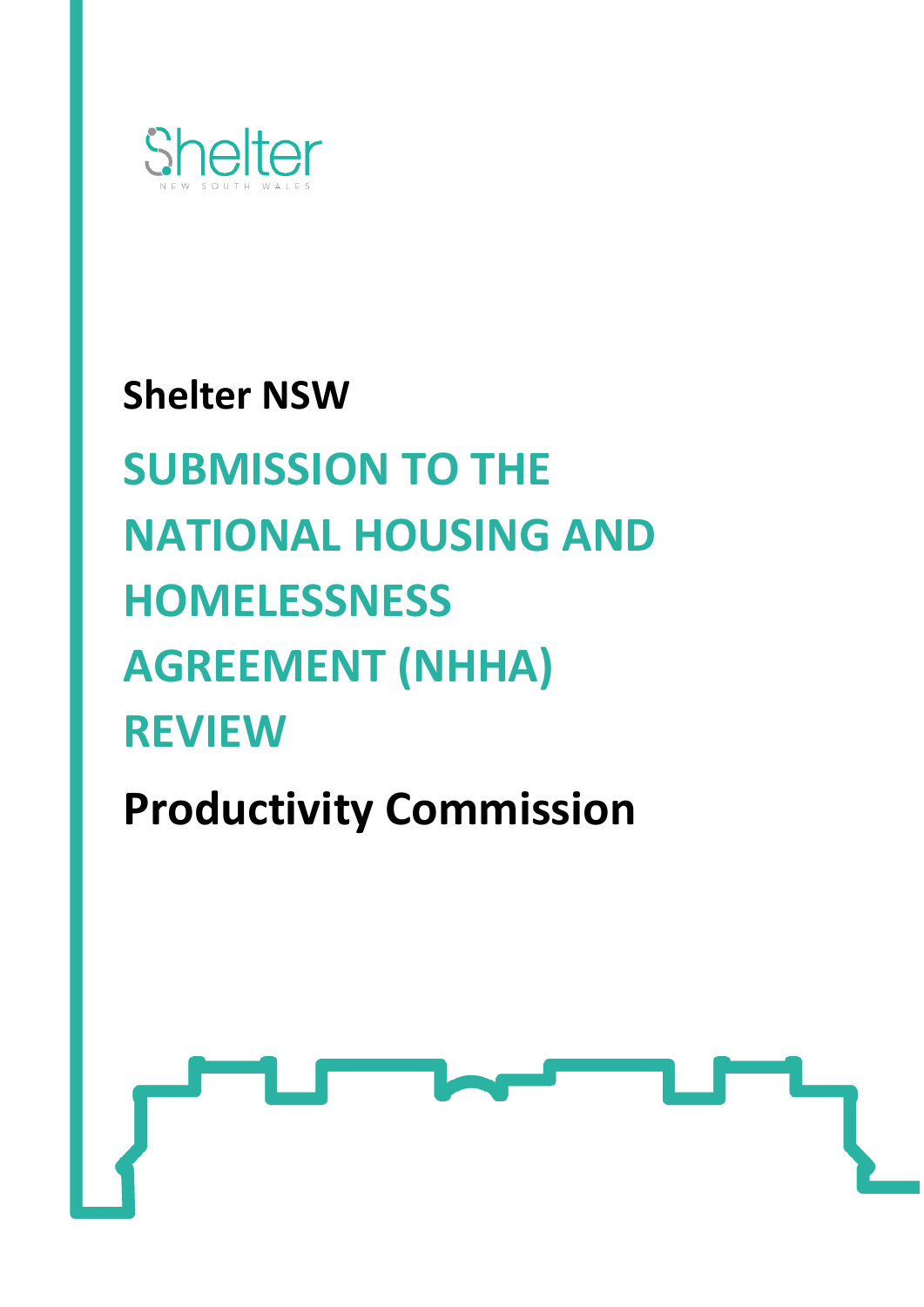## **About Shelter NSW**

Shelter NSW has been operating since 1975 as the state's peak housing policy and advocacy body. Our vision is to create a sustainable housing system that provides secure homes for all.

We pursue our vision through critical engagement with policy and practice and thought leadership. We provide systemic advocacy and advice on policy and legislation for the whole NSW housing system to resolve housing inequality.

We are especially concerned for low-income households which struggle to afford good-quality and well-located housing in the private market. Shelter NSW is concerned about the housing crisis in NSW and the rising trends in homelessness; housing rental stress as well as the impacts of poor-quality housing, particularly on low-income households.

Shelter NSW welcomes the opportunity to provide a submission to the Productivity Commission's (the Commission's) important review of the National Housing and Homelessness Agreement (NHHA).

As a member of the 'Shelter' group of organisations we support in its entirety, the submission made by National Shelter. We also endorse the submission made by Homelessness NSW and will actively reference many of its recommendations as they relate to the Homelessness sector.

# **Executive Summary**

The purpose of the NHHA is to *contribute to improving access to affordable, safe and sustainable housing across the housing spectrum, including to prevent and address homelessness, and to support social and economic participation* <sup>1</sup> . It is intended to contribute to quite sound (but unquantified) *aspirational,* (and) *overarching national outcomes* such as a well-functioning general and social housing market and an effective homelessness service system.

From the outset we observe that even by its own confined and undemanding stated purpose (of just making a 'contribution'), we consider that the NHHA has surely failed, if not nationally then certainly in NSW.

In NSW we see a steady decline in the capacity of the overall housing and homelessness system to support lower income and priority cohorts of people.

<sup>&</sup>lt;sup>1</sup> National Housing and Homelessness Agreement (2018) accesse[d Federal Financial Relations site](https://federalfinancialrelations.gov.au/sites/federalfinancialrelations.gov.au/files/2021-07/NHHA_Final.pdf)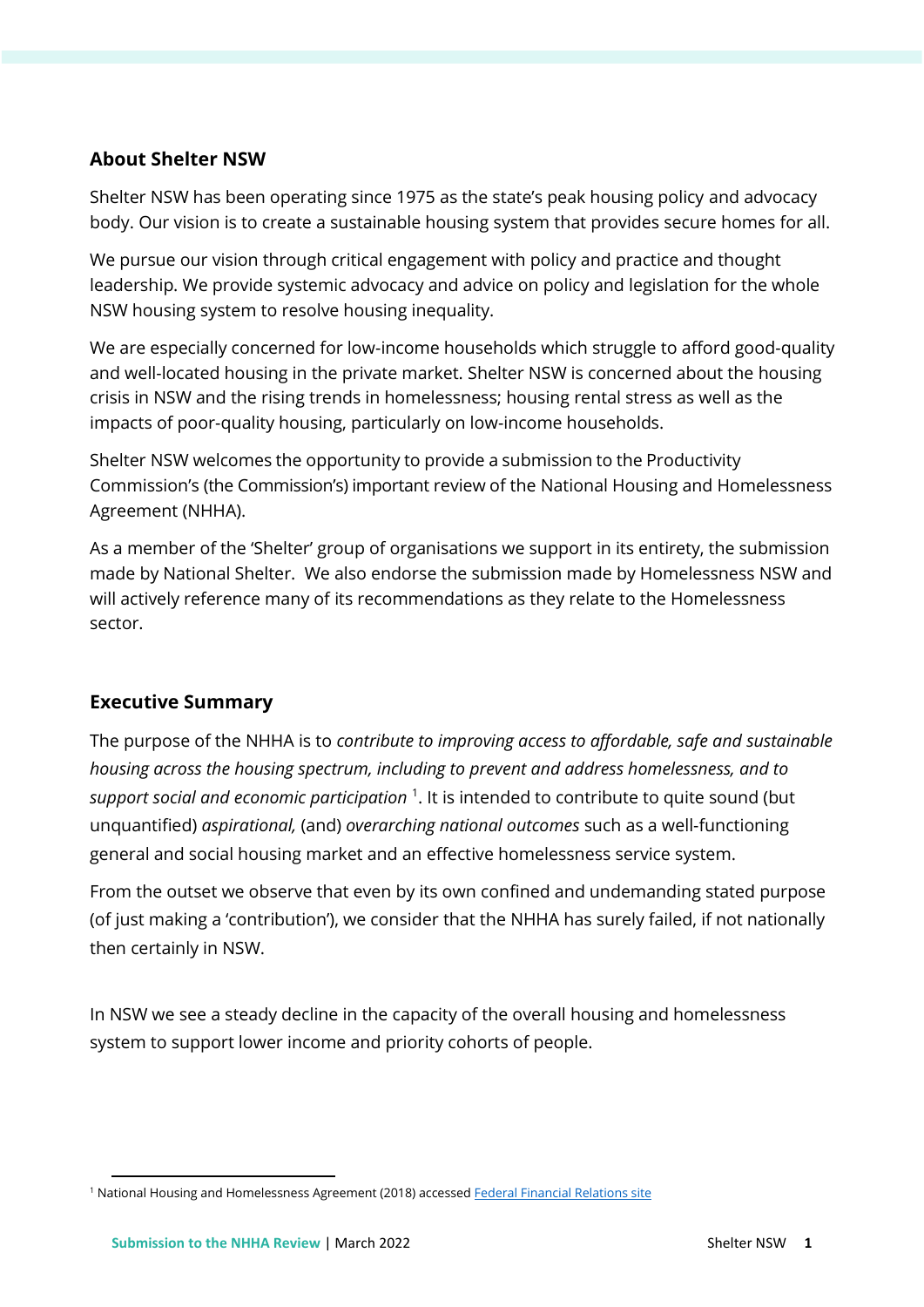We note:

- close to 50% of the over 47,000 people seeking accommodation assistance from the Specialist Homelessness Sector (SHS) in 2020-21 being turned away<sup>2</sup>, social housing stock and investment that is steadily decreasing – not keeping up with population growth let alone demand
- close to 50,000 households waiting as long as 10 years for social housing (now a highly 'rationed' form of 'welfare' housing).

In NSW the following general trends are widely observed:

- deepening and damaging housing unaffordability. In 2009-10, 41.8% of homes built or sold were affordable to low-moderate income households. By 2017, this had deteriorated to just  $17.4\%$ <sup>3</sup>.
- lower income renters in rental stress<sup>4</sup>(43% of all renters, over 335,000 households)
- increasing realisation of the cost of living with rising temperatures, natural disasters and energy-inefficient homes - disproportionately felt by lower income households **<sup>5</sup> .**

We note and understand the confined review of the NHHA – with the *broader set of policies*  affecting the housing markets <sup>6</sup> such as income support and taxation out of scope. But in doing, so we call for a National Housing & Homelessness Strategy that will address the dynamics of the entire housing system and identify the critical public policy levers and responses at the disposal of the Commonwealth. The Commonwealth is responsible for so many of these levers that either influence the shape of the housing market or policy responses to support those failed by it; and it has substantial revenue raising capacity.

The Commonwealth has the capacity and the responsibility to do more and achieve better housing outcomes.

The creation of a National Strategy would allow strategic choices to be made about the most effective and efficient government (commonwealth, state and local) responses. A new and better funded NHHA would sit within the strategic framework, alongside other housing-related responses such as aged care and disability and support mechanisms such

<sup>2</sup> Productivity Commission *(2021) Annual Report on Housing and Homelessness – refer Appendix A Table 3 for more detail*

<sup>3</sup> Productivity Commission (2022) *Report on Government Services - Housing & Homelessness sector* overview table GA-

<sup>4</sup> Productivity Commission (2022) definition table GA.3: *households whose members are at or below the 40th percentile of equivalised disposable household income (excluding CRA)*

<sup>5</sup> Deloitte (2021), *The economic impacts of the National Low-Income Energy Productivity Program,* report prepared for the Australian Council of Social Service [Link to report accessed 27 Jan 2022](https://www.acoss.org.au/wp-content/uploads/2021/10/DAE-ACOSS_Economic_Impacts_of_NLEPP_Final_Report_211005.pdf)

<sup>6</sup> Productivity Commission, (2021) *National Housing and Homelessness Agreement Review – Issues Paper* at p2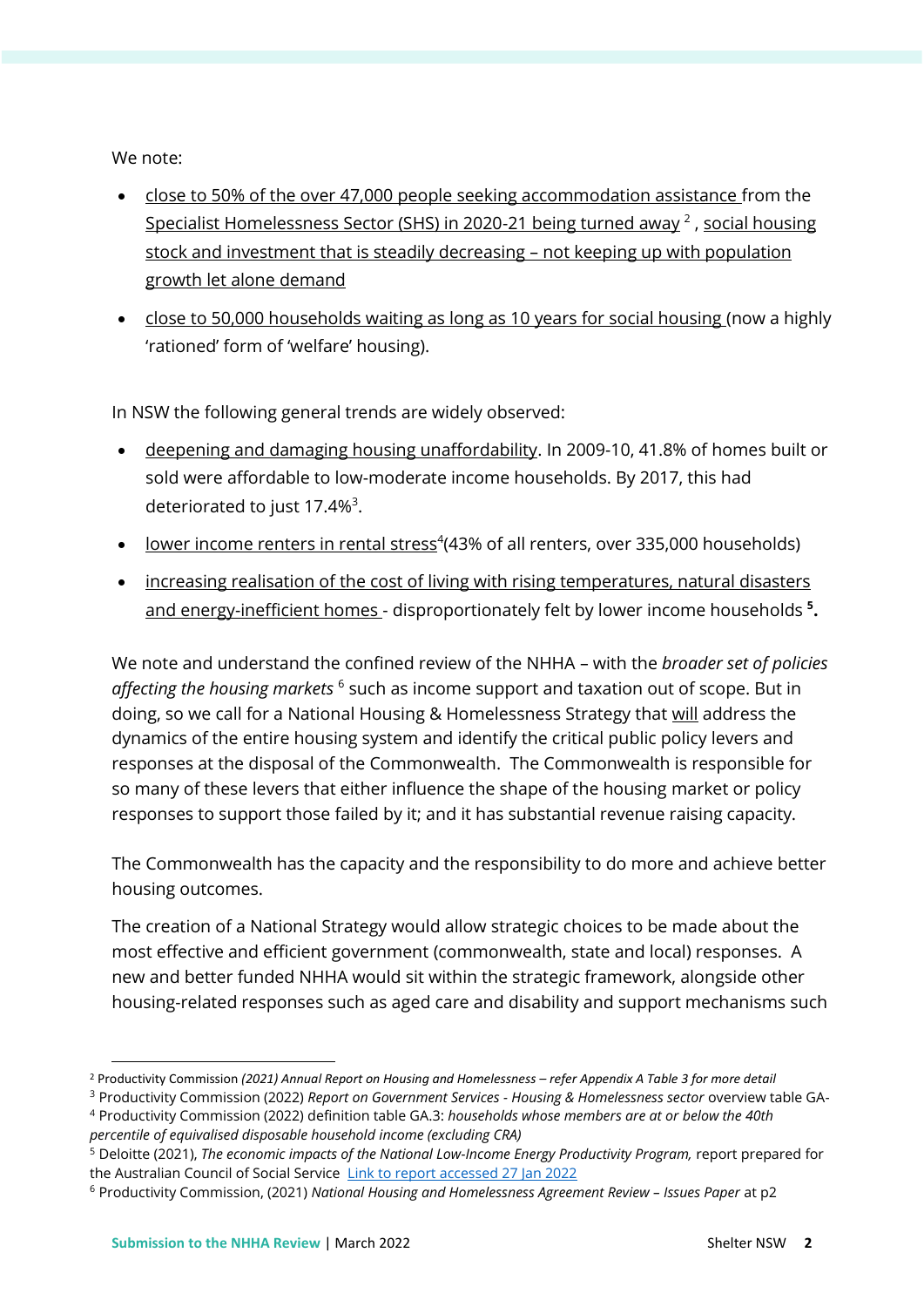as Commonwealth Rental Assistance. The strategy would also account for the requirements and impact of the social security system and taxation systems in general.

A National Strategy would have the broader national goal of *ensuring the provision of sufficient housing to allow all households in Australia to live with dignity*<sup>7</sup> .

Our submission will also address the governance and reporting design of the NHHA itself. It lacks: measurable targets; appropriate data collection and reporting requirements; and has poorly defined responsibilities Together these features undermine the capacity of the agreement to meet its objectives.

With our focus on the Commonwealth taking a much-more active strategic leadership role we also call for the states, and NSW in particular, to improve its approach and outcomes. We contend that the NSW Housing Strategy, despite its welcome existence, lack targets, and transparency – factors that we regard as essential to any credible state housing strategy. More broadly we contend that on most measures, NSW is not progressing at a sufficient rate to resolving widespread housing stress and homelessness (in all of its forms).

<sup>7</sup> National Shelter submission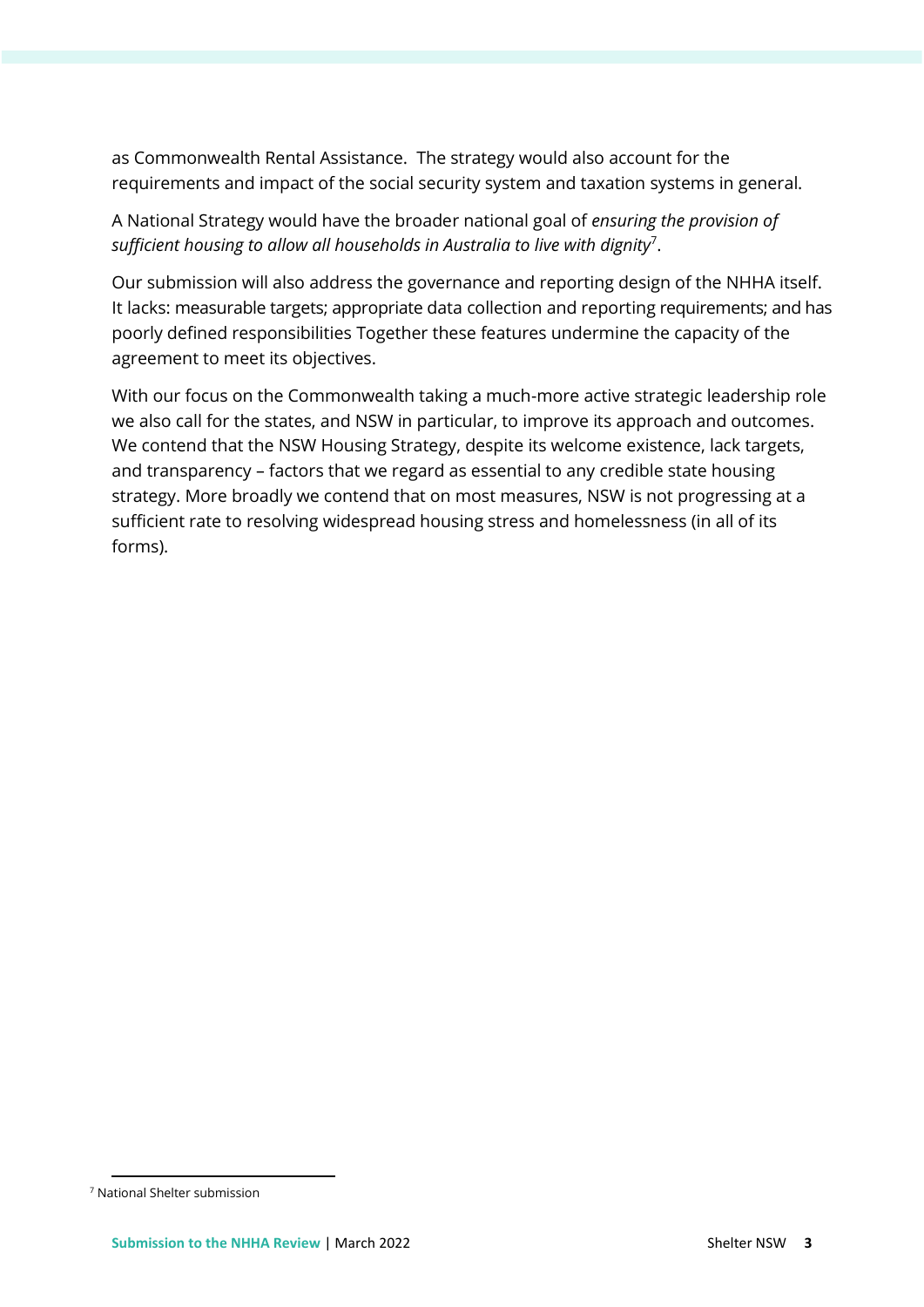# **Shelter NSW recommendations:**

- 1. The Australian Government to commission the development of a National Housing Strategy focused on meeting the housing needs of low-moderate income households; and increasing the supply of non-market housing available to them; with timebound targets for homeownership, rental housing and non-market (social, affordable, specialist) housing. The national strategy to actively address and incorporate the impact of other Commonwealth responsibilities in the areas of aged care, disability and income support.
- 2. The national housing strategy to include a plan to lift the national level of social housing to 10% of all housing by 2036.
- 3. Create an independent statutory authority to oversee the development of the strategy, establish data and reporting processes, and ensure inputs from all levels of government are commensurate with the national strategy.
- 4. Commonwealth and NSW Government to make a joint commitment to grow (build or acquire) social housing in NSW by 5,000 dwellings per year over 10 years (estimated investment of invest \$2.6 billion<sup>8</sup> per year in NSW for the next 10 years).
- 5. Invest \$500 million in an expanded repairs and maintenance program for existing social housing stock in NSW. This would include upgrades to inefficient fixtures (water, heating and cooling) and improve the thermal performance of existing social housing stock.
- 6. Increase Specialist Homelessness Service Program funding in NSW by 20% or approximately \$156 million over 3 years so that services can meet current demand.
- 7. Separate the current national housing and homelessness payments into two streams: a) an operational fund paid on a per-dwelling basis to providers (State and Territory housing authorities and community housing providers); this could be preserved for structural maintenance, and clarify the homelessness payments being quarantined out. Payments should be sufficient to cover operational costs and Commonwealth Rent Assistance. Need to be identified on a per capita basis of each State and Territory, and b) a growth fund to be provided to State and Territory governments on a per capita basis. The Commonwealth Government to establish an affordable housing infrastructure booster (the boost) with a variable subsidy based on land and housing cost, regional variation, a variety of contributory inputs (planning, land, equity).
- 8. That First People's Housing organisations have specific components of future agreements to consider how systems (regulatory, financial) can facilitate their participation and registration within a National Regulatory Framework.
- 9. That future agreements include rapid response strategies to assist recovery from climate induced disasters.

<sup>&</sup>lt;sup>8</sup> Equity Economics, 'A Wave of Disadvantage Across NSW: Impact of the Covid-19 Recession'. p.4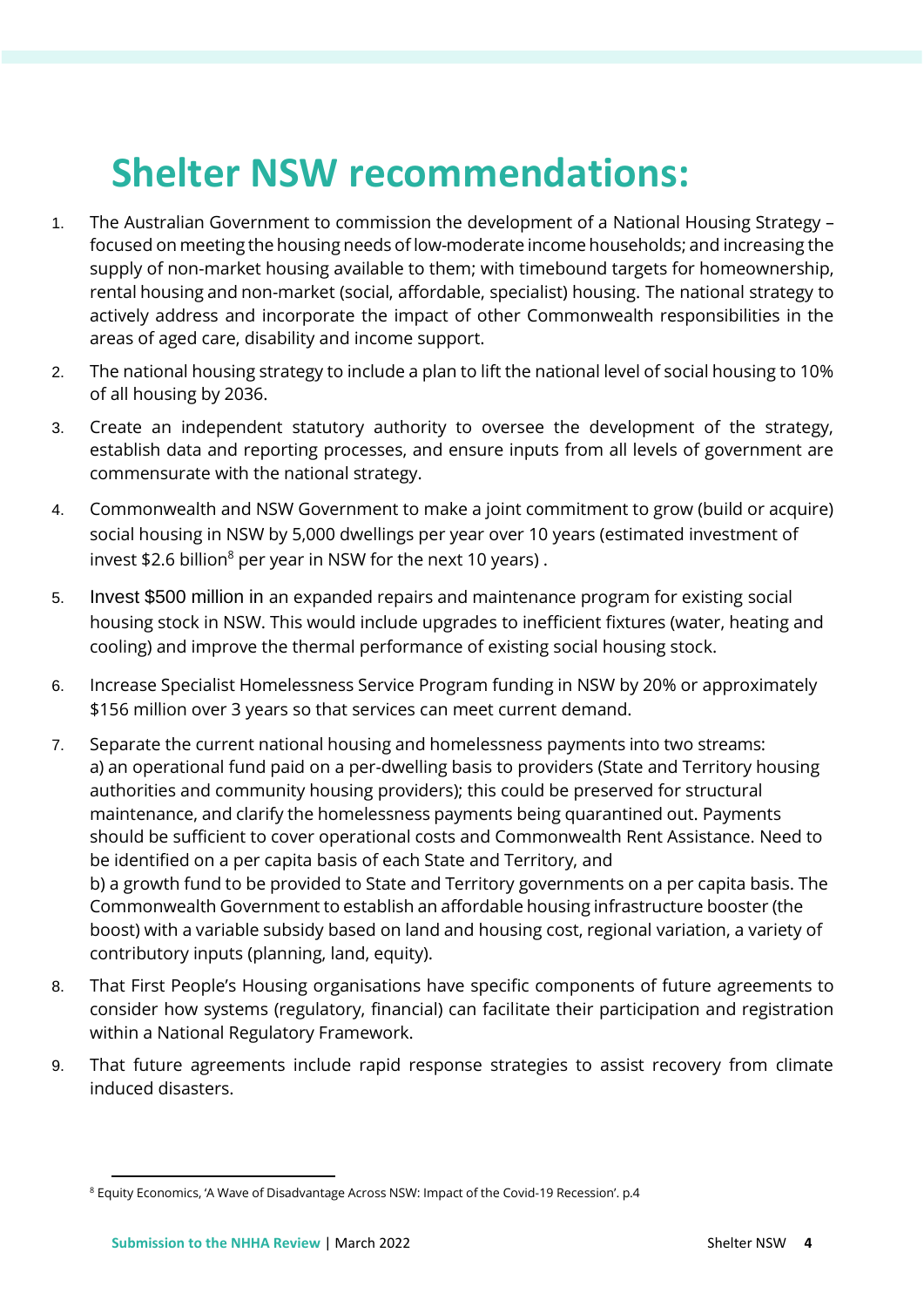# **NSW Context – demand and the response shortfall**

NSW is not well-placed to prevent or respond to a sustained wave of homelessness, severe overcrowding or housing stress let alone the longer-terms trends of an aging population and income/wealth inequity**.** 

Responses by Government and a strained community and social sector are failing to keep up with current demand**.** The need for Governments to step in has never been greater.

In NSW, we see evidence of a failing housing system and strained sector:

- **Close to 50% of the over 47,000 people seeking accommodation assistance from the Specialist Homelessness Sector (SHS) in 2020-21 being turned away)** <sup>9</sup> This has steadily worsened since 2015-16 where 15,471 or 34.2% had the same experience *(Refer Appendix A - Table 3 for key trends).* Over the last decade, each year, at least 45,000 people present at SHS services seeking help (with Aboriginal & Torres Strait Islander people consistently overrepresented at nearly a third of all SHS clients)<sup>10</sup>. The NSW Auditor-General also found<sup>11</sup> that the reach of SHS services into regional areas was limited, with just 34 of 128 local government areas receiving direct support (and noting a 75% increase in regional clients between 2013-2017)
- **Social housing stock and investment that it decreasing – not keeping up with population growth let alone demand** with an estimated net increases of as few as 400 - 800 additional dwellings over the coming years<sup>12</sup> (and social housing stock falling to 4% of total housing in NSW compared to the OECD of 7% <sup>13</sup> and down from 5% in  $2014^{14}$ ).
- **Close to 50,000 households waiting as long as 10 years for social housing** now a highly 'rationed' form of 'welfare' housing.
- **National Rental Assistance Scheme (NRAS)<sup>15</sup> expiring across the country** <sup>16</sup>: 906 have already expired in NSW with a further 5,639 properties due to expire by 2026.
- **Commonwealth Rental Assistance (CRA)– still leaving households stressed**. <sup>17</sup> At the end of June 2020, 538,758 'income units' in NSW were receiving CRA <sup>18</sup> But even

<sup>17</sup> Productivity Commission (2022) op cit [page link](https://www.pc.gov.au/research/ongoing/report-on-government-services/2022/housing-and-homelessness)

<sup>9</sup> Productivity Commission *(2021) Annual Report on Housing and Homelessness – refer Appendix A Table 3 for more detail* <sup>10</sup> Productivity Commission (2022) op.cit. Table 19A.4

<sup>11</sup> Office of the Auditor-General (2021) *Responses to Homelessness* at PPs 9 and 15

<sup>12</sup> Pawson et al (2021) op.cit. Table 6.3 Social Housing Pipeline 2012-22 to 2023-24

<sup>13</sup> Pawson, H (2021*), Social Housing production continues to languish, while demand has soared[, UNSW City Futures blog](https://blogs.unsw.edu.au/cityfutures/)*

<sup>&</sup>lt;sup>14</sup> Australian Government (2021), Australian Institute of Health and Welfare, Housing Assistance in Australia [AIHW link -](https://www.aihw.gov.au/getmedia/f13c642b-4848-4104-9508-721dd454d8e6/Housing-assistance-in-Australia-summary-NSW.pdf.aspx) NSW **[Summary](https://www.aihw.gov.au/getmedia/f13c642b-4848-4104-9508-721dd454d8e6/Housing-assistance-in-Australia-summary-NSW.pdf.aspx)** 

<sup>&</sup>lt;sup>15</sup> This is a Commonwealth & State program. Eligible NRAS applicants from low-moderate incomes attract a contribution for each approved home; rent is set at least 20% below the prevailing market rates

<sup>&</sup>lt;sup>16</sup> Commonwealth Government (June 2021) <u>nras-quarterly-report-30-jun-2021.pdf (dss.gov.au)</u> at p3

<sup>18</sup>[AIHW \(2021\)](https://www.aihw.gov.au/getmedia/f13c642b-4848-4104-9508-721dd454d8e6/Housing-assistance-in-Australia-summary-NSW.pdf.aspx) op cit, *Housing assistance in NSW*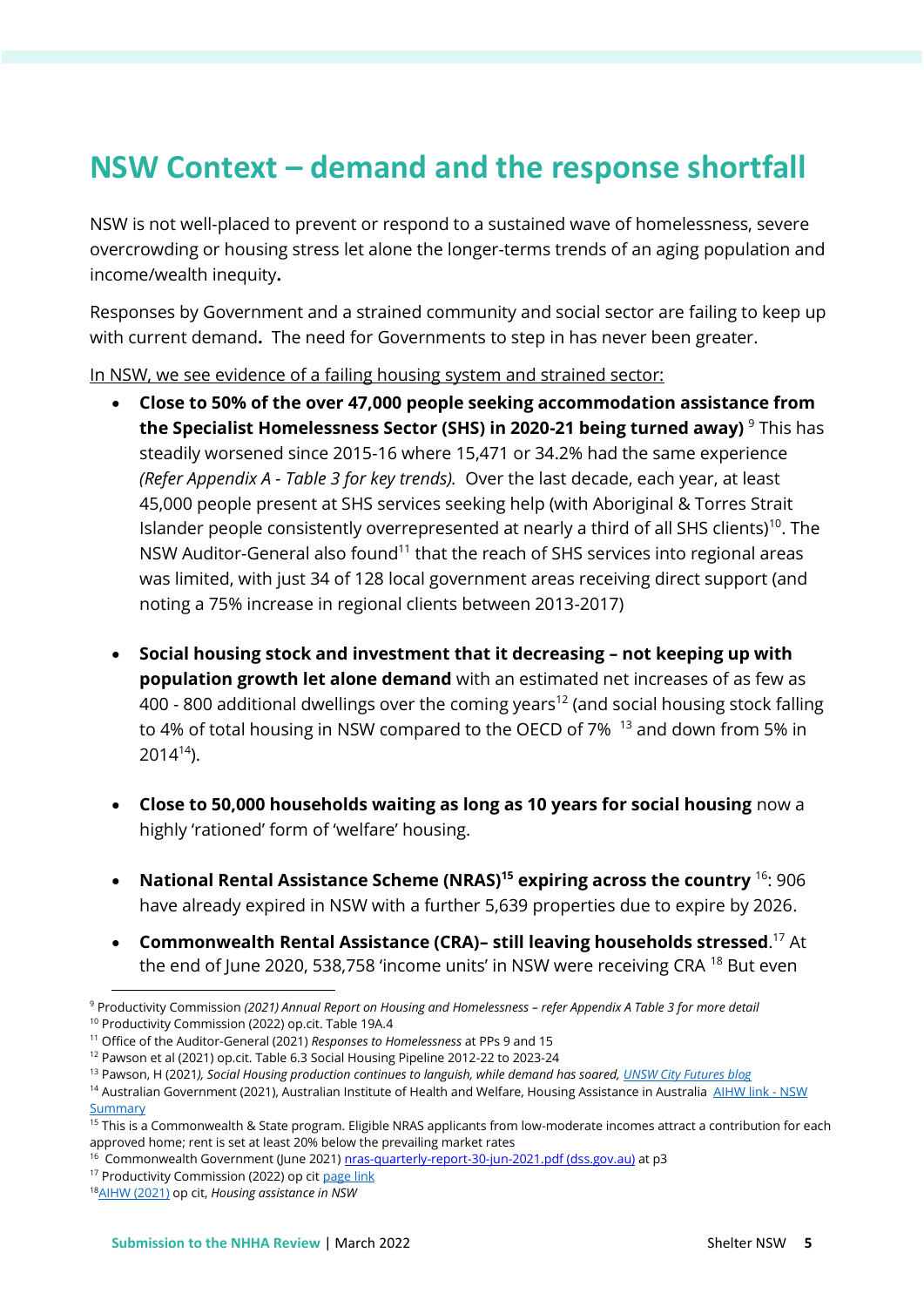with this support, in 2021, 48.5% of these income units were still stressed - paying more than 30% of their income in rent.

- **deepening and damaging housing unaffordability.** In 2009-10, 41.8% of homes built or sold were affordable to low-moderate income households. By 2017, this had deteriorated to just 17.4%<sup>19</sup>. This is distorting and restricting general spending and workforce mobility alike. In Greater Sydney, there is a spatial mismatch between the homes and workplaces of essential workers like nurses, teachers and police – driven to the outreaches of Sydney and beyond, facing long commutes  $^{20}$  Regional centres, once the 'cheaper alternative' to Sydney have seen widely reported $^{21}$  soaring house prices that are unlikely to be resolved in the short-medium term.
- **Lower income renters<sup>22</sup> (43% of all renters, over 335,000 households in NSW) continuing to struggle with 'rental stress'.** According to the Productivity Commission<sup>23</sup>, in 2017-18, 58% of these households experienced rental stress paying more than 30% of household income in rent. This has largely unchanged over the past 10 years and in fact, may have worsened particularly in recent years in regional centres, where rents have surged 12.4% in the year to August 2021 (with private rental supply reportedly falling by 6% in 2020-21 in regional NSW.<sup>24</sup>
- **increasing realisation of the cost of living with rising temperatures, natural disasters and energy-inefficient homes** - disproportionately felt by lower income households (with the least ability to adapt and respond) **<sup>25</sup> .**

**Responding to homelessness in a crisis mode is expensive and inefficient for Government and the community sector. Preventing homelessness and chronic housing stress is smarter and fairer**. But this requires a stock of well-designed, secure and affordable social and transitional housing where and when it is required. Only Government has the power, resources and policy mechanisms to address this. Currently the NSW Government (along with the Commonwealth) is failing to meet current demand for social housing – critical for satisfying current demand but also has a means of preventing homelessness.

<sup>19</sup> Productivity Commission (2022) *Report on Government Services - Housing & Homelessness sector* overview table GA-4

<sup>&</sup>lt;sup>20</sup> Gurran et al, The Conversation (2018[\) Key workers like nurses and teachers are being squeezed out of Sydney](https://theconversation.com/key-workers-like-nurses-and-teachers-are-being-squeezed-out-of-sydney-this-is-what-we-can-do-about-it-91476)

**<sup>21</sup>** Burke Kate (2022), *Sydney's sea and tree changers push regional house prices to record highs,* [link to SMH accessed Jan 28, 2022.](https://www.smh.com.au/property/news/sydney-s-sea-and-tree-changers-push-regional-house-prices-to-record-highs-20220127-p59rm9.html#:~:text=Domain%E2%80%99s%20chief%20of%20research%20and%20economics%20Nicola%20Powell,%E2%80%93%20taking%20annual%20growth%20to%2027.5%20per%20cent.)

<sup>22</sup> Productivity Commission (2022) definition table GA.3: *households whose members are at or below the 40th percentile of equivalised disposable household income (excluding CRA)*

<sup>23</sup> Ibid. [Introductory page](https://www.pc.gov.au/research/ongoing/report-on-government-services/2022/housing-and-homelessness)

<sup>&</sup>lt;sup>24</sup> Pawson, H., Martin, C., Thompson, S., Aminpour, F. (2021) 'COVID-19: Rental housing and homelessness policy impacts' ACOSS/UNSW Poverty and Inequality Partnership Report No. 12, Sydne[y Link accessed Jan 27 2022](https://www.acoss.org.au/wp-content/uploads/2021/11/Covid-19_rental-housing-and-homelessness-impacts-in-Australia-v2.pdf)

<sup>25</sup> Deloitte (2021), *The economic impacts of the National Low-Income Energy Productivity Program,* report prepared for the Australian Council of Social Service [Link to report accessed 27 Jan 2022](https://www.acoss.org.au/wp-content/uploads/2021/10/DAE-ACOSS_Economic_Impacts_of_NLEPP_Final_Report_211005.pdf)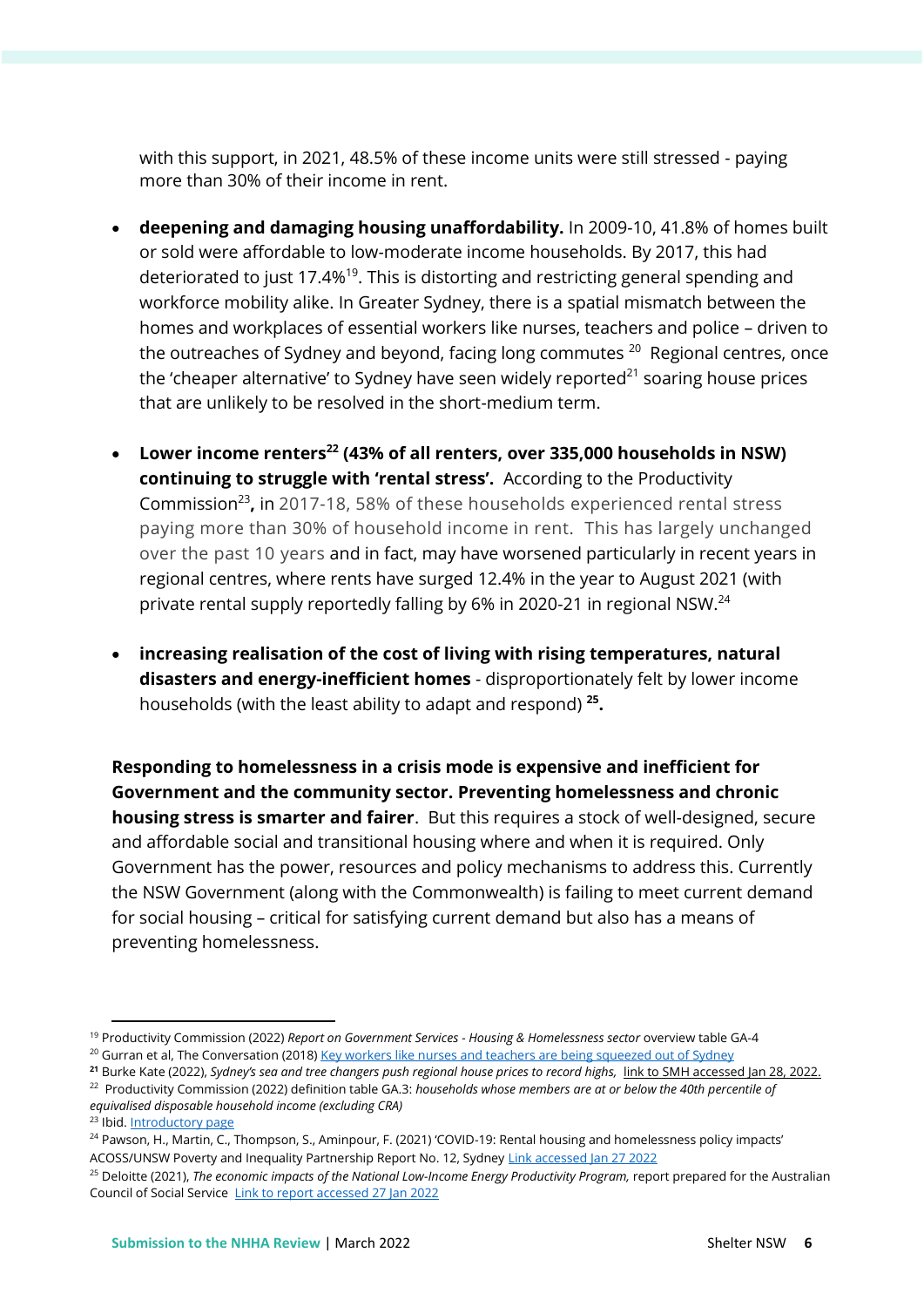# **NSW Government Response**

The Commonwealth-NSW NHHA<sup>26</sup> outlines the NSW Government's commitments under the *Future Directions for Social Housing* and *NSW Homelessness Strategy delivering up to 23,000 new and replacement social hosuig dwellings, 500 affordable dwellings (as well as up to 40,000 private dwellings).*

# **Social Housing shortfall**

Under these programs the stock of social housing has increased – an increase of 8.7% from 2011-2020. But over the same period general housing stock has increased from 2.8 million in 2011 to 3.3 million in 2020, an increase of 15.4%.

It is these trends that lead researchers and advocates alike to say that the NSW social housing program 'is not keeping up' with general population or need. In NSW, in 2020 social housing represented 4.71% of total housing stock, having steadily decreased and now at its lowest rate since 2011<sup>27</sup> (see Appendix B, Table 4 of this submission, assembled by Shelter NSW for a detailed view on this data).

The percentage of total housing stock that is social housing is much lower in NSW than in many countries. For example, NSW compares unfavourably to both England (17%) and Scotland (24%). Canada has a high percentage (13.5%) however it should be noted that this figure includes both social and affordable housing dwellings<sup>28</sup>. In a similar sense, total expenditure per capita on social housing is also in decline.

In June 2021, research which examined project-by-project detail, determined that since 2016, the NSW Government has committed to build just 9,386 new social housing dwellings by 2026. This was determined after the difficult task of tracking this program - sifting out reannouncements and 'replacements' being announced as new builds <sup>29</sup>. According to Professor Hal Pawson <sup>30</sup> however, this commitment will actually deliver very little in the shortmedium term with a prospective net gain in social housing dwellings of just 400 – 800 in NSW (2021/22 to 2023-24), compared with 8300 in Victoria and 4400 in Queensland and of course a social housing waiting list of over 50,000 households. By any accounts 9,386 is significantly less than 23,000. Appendix B outlines more granular data indicating a net growth in social housing dwellings of just 15,621 between 2011-2021.

<sup>&</sup>lt;sup>26</sup> NSW NHHA Schedule E1 accessed from **federalfinancialrelations** governemnt site

<sup>27</sup> Barnes, E., Writer, T., Hartley, C. (2021) *Social Housing in New South Wales: Report 1 Contemporary analysis, Sydney: Centre for Social Impact* at p 4, 2[7 link](https://www.csi.edu.au/media/uploads/social_housing_in_nsw_contemporary_analysis.pdf)

<sup>28</sup> Ibid at p 31

 $29$  Ibid  $link$ 

<sup>&</sup>lt;sup>30</sup> Pawson, H et al (2021) op. cit.., Aminpour, F. (2021) at p 105 Table 6.[3 Link to report accessed 27 Jan 2022](https://www.acoss.org.au/wp-content/uploads/2021/11/Covid-19_rental-housing-and-homelessness-impacts-in-Australia-v2.pdf)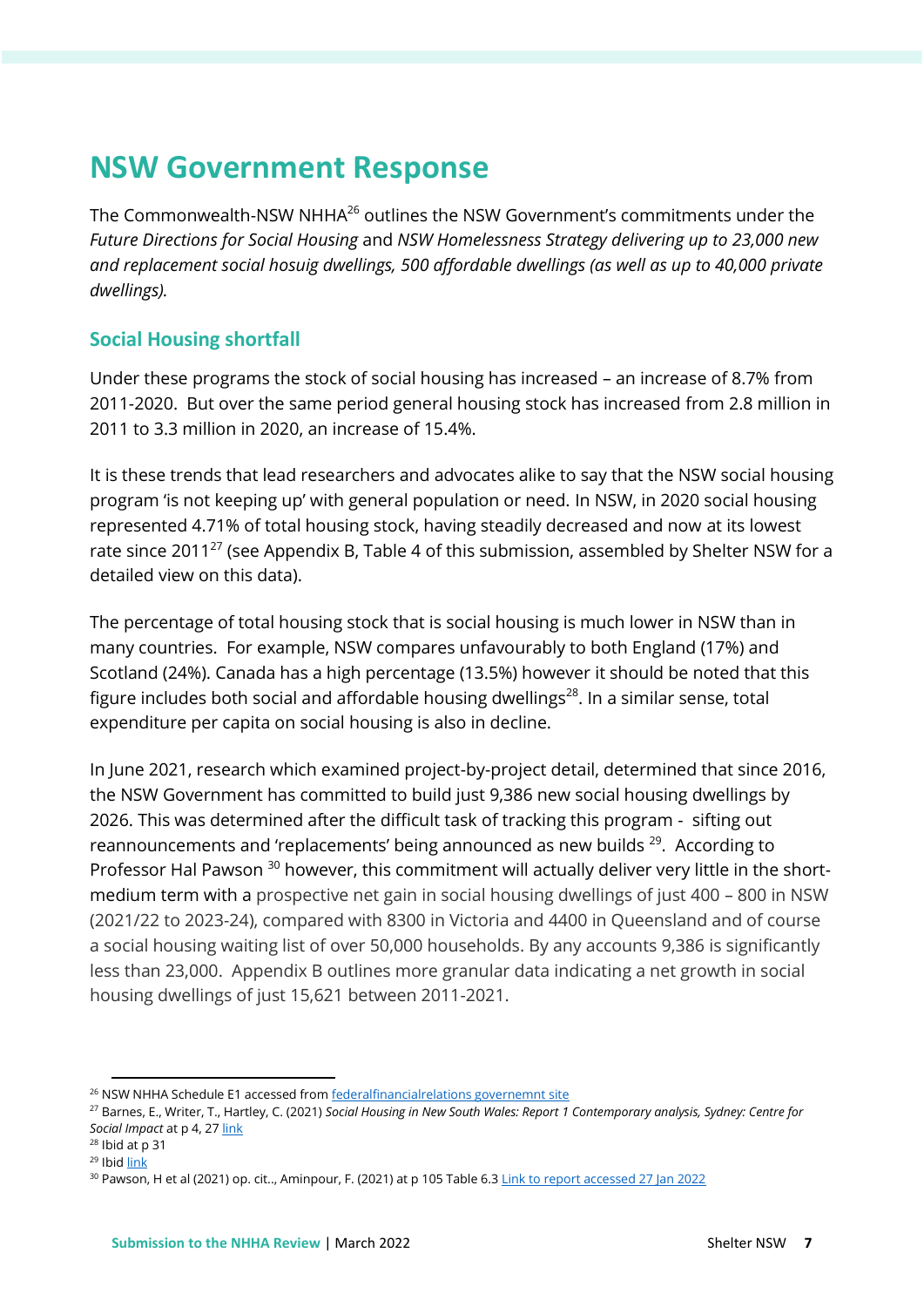Urban planning experts <sup>31</sup> have projected that in order to even just prevent a further deepening of the social housing shortfall, there is a need for a national program producing just over 290,000 additional homes for low-income households up until 2026 (numbering almost nearly 15,000 per year). This has prompted cross-sector calls for a social and affordable housing building and/or acquisition programs in NSW that would deliver 5,000 (net) dwellings per year over the same timeframe  $32$ .

Under current programs and funding arrangements under the NHHA it is difficult to see how the social housing shortfall in NSW will be resolved.

The lack of progress on substantially growing the stock of new or replacement social housing in NSW presents other problems for the NSW Government. Given the aging profile of NSW's social housing stock (around 40 years), the Government is faced with a challenging maintenance program.<sup>33</sup> A recent NSW parliamentary committee <sup>34</sup> noted its general concern for the *current state of the housing portfolio and the lack of adequate resources to keep it in a suitable condition for occupation*. It noted that the decrease in the maintenance budget since 2018 has in fact exacerbated the situation, with older social housing properties showing accelerated deterioration. Having explored the recurrent funding model and noting its inadequacies, the Committee recommended that the NSW Government provides a one-off budgetary investment to fund the current backlog of the planned and capital works program, in order to bring the existing housing stock to safe and liveable standard.

In 2013 the NSW Auditor-General  $35$  examined the supply and maintenance of public housing in NSW, noting the Land and Housing Corporation's (LAHC's) advice, that in the previous year it had been *\$330 million short of maintaining the current number of properties at a reasonable standard<sup>36</sup>* forcing it to sell properties and reduce its maintenance. Shelter NSW endorses the assessment made by the Auditor-General in 2013 and the more recent parliamentary committee, that this approach (by LAHC) is financially unsustainable.

Beyond the need to build and maintain social housing dwellings to a safe and liveable standard there is an increasing realisation that living in poorly-design and poorly constructed dwellings are exposing lower-income people to unreasonable impacts. Whether that be health impacts from living in poorly insulated and hard to cool (or heat) dwellings or cost-ofliving impacts from rising energy costs. Lower income households spend a significant part of their disposable income on energy costs; $37$  challenged to deal with impacts of rising

<sup>36</sup> Ibid at p18

<sup>&</sup>lt;sup>31</sup> Lawson, J et al, (November 2018) Social Housing as Infrastructure, Australian Housing and Urban Research Institut[e AHURI Final-](https://www.ahuri.edu.au/__data/assets/pdf_file/0025/29059/AHURI-Final-Report-306-Social-housing-as-infrastructure-an-investment-pathway.pdf)[Report-306-Social-housing-as-infrastructure-an-investment-pathway.pdf](https://www.ahuri.edu.au/__data/assets/pdf_file/0025/29059/AHURI-Final-Report-306-Social-housing-as-infrastructure-an-investment-pathway.pdf)

<sup>&</sup>lt;sup>32</sup> Equity Economics (2020) [Supporting-Economic-Recovery-in-NSW-Investment-in-Social-and-Affordable-2020.pdf](https://shelternsw.org.au/wp-content/uploads/2020/09/Supporting-Economic-Recovery-in-NSW-Investment-in-Social-and-Affordable-2020.pdf)

<sup>33</sup> Parliament of NSW, Legislative Assembly, Public Accounts Committee (2021). *Follow-up review of the management of NSW Public Housing maintenance contracts* (Report no. 7/57 Public Accounts Committee[\) link](https://www.parliament.nsw.gov.au/ladocs/inquiries/2624/Report%20-%20Follow-up%20Review%20of%20the%20Management%20of%20NSW%20Public%20Housing%20Maintenance%20Contracts.pdf)

<sup>34</sup> Ibid. Introduction and *Recommendation 18* at p62

<sup>&</sup>lt;sup>35</sup> Office of the Auditor-General (2013) Making the best use of public housing [link to report](https://www.audit.nsw.gov.au/sites/default/files/pdf-downloads/2013_Jul_Report_Making_the_Best_Use_of_Public_Housing.pdf)

<sup>37</sup> Australian Energy Regulator 2019, *Affordability in retail energy market*, Commonwealth of Australia, Canberra.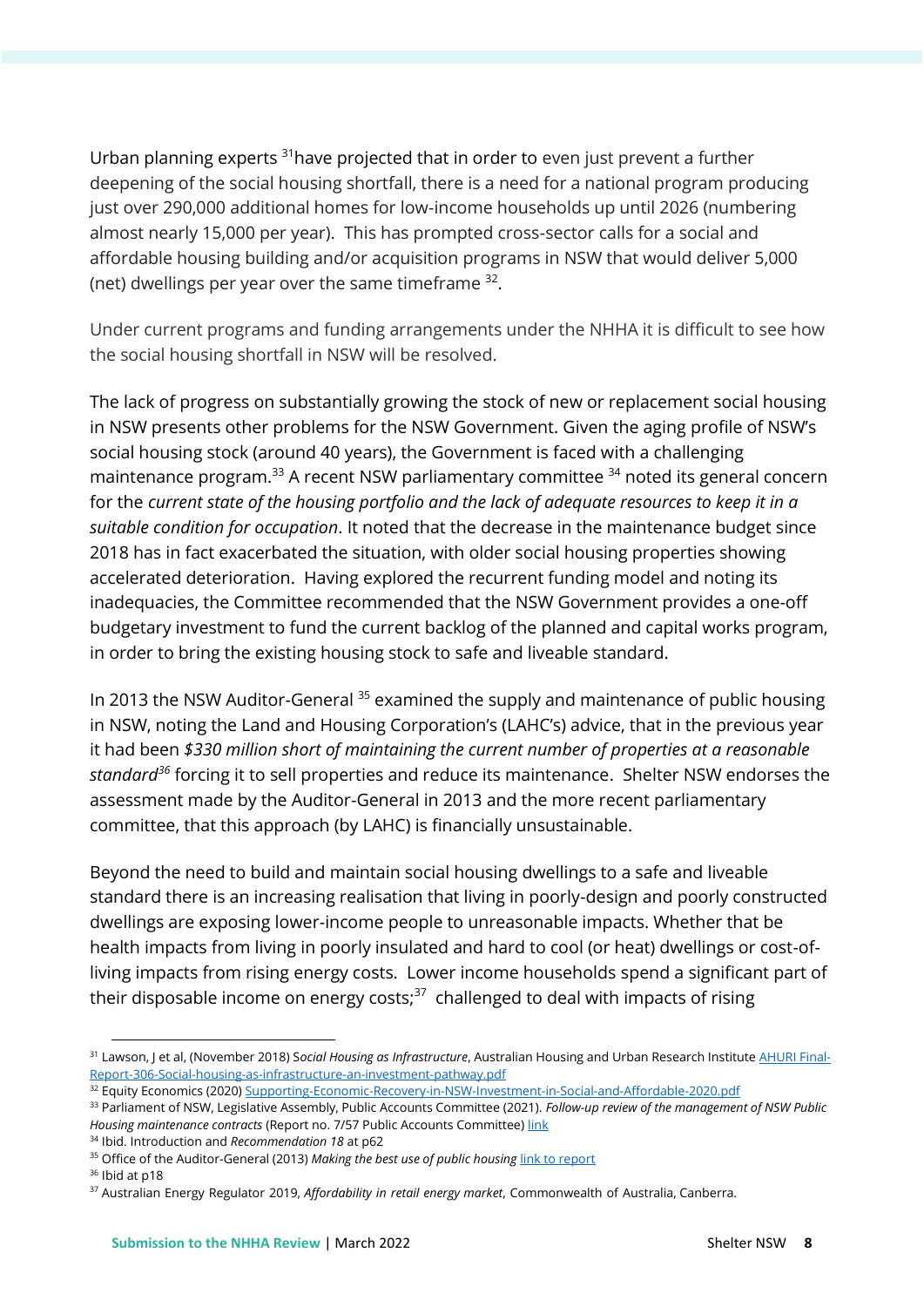temperatures and to cope with any rising energy costs  $38$  As a result, they spend disproportionately more on energy costs compared to higher-income households  $39$  (6.4%) versus 1.2%). Whether as private or social housing renters or low-income homeowners, these households often have little control over the energy efficiency of their homes and little financial capacity to upgrade old, inefficient appliances such as water and space heating/cooling systems. There is therefore, pressure on the NSW Government to not just maintain its social stock but to upgrade it to provide more climate-resistant dwellings.

# **Persistent unmet demand for specialist homelessness services (SHS)**

According to Equity Economics research <sup>40</sup> the NSW Social Sector provides essential care and support to over 1 million people each year – *including those impacted by poverty, homelessness, domestic violence, mental health challenges, disability or other complex issues*. Its workforce is bolstered by 1.7 million hours of volunteer time each week. In spite of this, it is a system under considerable strain with steadily rising demand and a well-documented very large unmet need<sup>41</sup>. In terms of a sector, there is clear evidence of it making a difference for the clients it is able to support. In 2020/21 for example, 14.7% of clients were living in crisis accommodation before approaching SHS; reduced to 6.8% after support. The 5.1% of clients sleeping rough reduced to 2.6% after support.<sup>42</sup>

The NSW Council of Social Services (NCOSS) in its own prebudget submission<sup>43</sup> notes the appreciation of the \$50 million Social Sector Support Fund but notes that as a *one-off injection does not address the fact that the social services system was already straining well before the pandemic and will continue to do so without adequate, sustainable funding.*

Shelter NSW supports the NSW Council of Social Service's call for a 20% increase in recurrent baseline funding. This would enable the sector to manage increased costs and risks incurred due to:

- *rising demand and cost of service provision*
- *increased data collection and reporting requirements by funding agencies*
- *increased responsibility in the level, type, complexity and location of service deliverables*
- *more onerous contract terms with no guarantee of annual indexation or growth funding.*

Aboriginal and Torres Straits Islander people seek out the support of homelessness services

<sup>38</sup> Grey, C.N.B. et al 2017, 'Cold homes, fuel poverty and energy efficiency improvements: A longitudinal focus group approach, *Indoor and Built Environment*, vol. 26, iss.7, pp.902-913. d[oi:10.1177/1420326X17703450](https://doi.org/10.1177/1420326X17703450)

<sup>39</sup> Deloitte (2021), *The economic impacts of the National Low-Income Energy Productivity Program,* report prepared for the Australian Council of Social Service, accessed 10 November 2021

<sup>&</sup>lt;sup>40</sup> Equity Economics (2021), The Social Sector in NSW, report prepared for NCOSS [Link](https://www.ncoss.org.au/wp-content/uploads/2021/03/The-Social-Sector-in-NSW_EE-Report_12.3.21.pdf)

<sup>41</sup> Productivity Commission *(2021) Annual Report on Housing and Homelessness – refer Appendix A Table 3 for more detail*

<sup>42</sup> Productivity Commission (2021) op. cit. Table 19A.31

<sup>43</sup> NCOSS Pre-Budget Submission 2022-23, [link](https://www.ncoss.org.au/policy-advocacy/policy-research-publications/ncoss-pre-budget-submission-2022-23/)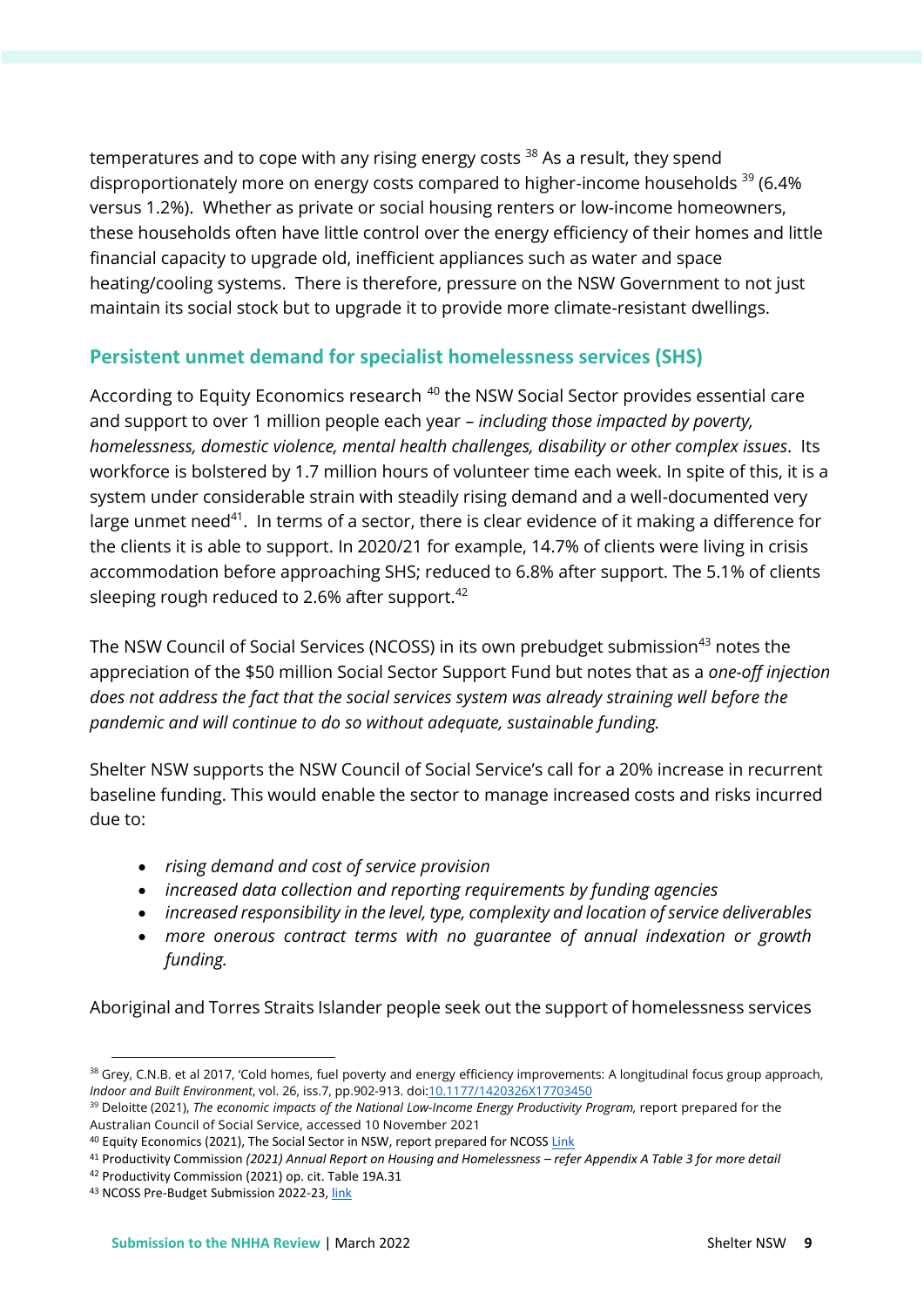at a dramatically disproportionate rate – with close to a third of all SHS clients consistently being from that community (as compared to their general representation in the community at 3.5% <sup>44</sup>). A permanent increase in recurrent baseline funding would allow a more equitable spread of service across NSW and will strengthen Aboriginal Community-Controlled Organisations to provide culturally-appropriate local support to communities that continue to experience disproportionate levels of disadvantage.

# **Structural Funding Gap**

An academic review of the original 2018 NHHA, noted that it provided no additional federal funding, *aside from a widely supported extension of previously time-limited funding for front line homelessness services*. By implication, states and territories were to improve housing outcomes by doing more and better through reform or efficiency measures.<sup>45</sup> Over time and assessing outcomes this approach has proved to be insufficient, suggesting that a structural funding gap exists within the overall system. <sup>46</sup>

Putting aside any challenges the Commission may have in accurately assessing the total cost of social housing incurred by the states, say due to a lack of transparency, claims of a significant funding gap do seem credible. In its submission National Shelter cites the NSW example of how the current funding model underpinning the NHHA leaves a significant gap. In 2017 the NSW Independent Pricing and Regulatory Tribunal (IPART) used a comparison to market rent methodology to estimate the funding gap of social housing in NSW in 2017. It found that the funding gap in NSW was \$945m per annum<sup>47</sup>. This is at least twice the level of funding provided by the NSW government to support social housing than it receives from the Commonwealth. The IPART went further noting that if the gap was funded through an explicit subsidy (they suggest made by the NSW Government, but we say by the Commonwealth and the State) the government's social housing building agency Land and Housing Corporation or the community housing providers (CHPs) sector would be able to *operate on a financially sustainable basis.* It went further to suggest that LAHC and CHPs would then be able to *reinvest funds to expand the supply of social housing* (the latter being contractually be required to do this)

<sup>44</sup> Productivity Commission (2022) op.cit. Table 19A.4

<sup>45</sup>Gurran, N., Rowley, S., Milligan, V., Randolph, B., Phibbs, P., Gilbert, C., James, A., Troy, L. and van den Nouwelant, R. (2018*) Inquiry into increasing affordable housing supply: Evidence-based principles and strategies for Australian policy and practice,* AHURI Final Report 300, Australian Housing and Urban Research Institute Limited, Melbourne [accessed March 20 2022](https://www.ahuri.edu.au/sites/default/files/migration/documents/AHURI_Final_Report_300_Inquiry_into_increasing_affordable_housing_supply_Evidence_based_principles_and_strategies_for_Australian_policies_and_practice.pdf)  $46$  Shelter NSW has noted with much concern that this has been exacerbated by the NSW Government's requirement that its social housing building agency Land and Housing Corporation be 'self-funding' driving it to self-off public housing land and stock to fund the expansion of social housing in other parts of the state. Shelter NSW has described this in media reports as 'cannibalising the social housing stock'. Shelter NSW has recently released research by Murray,C.K & Phibbs,P (2021) addressing this approach by the NSW Government *[Reimagining-the-economics-of-public-housing-at-Waterloo](https://shelternsw.org.au/wp-content/uploads/2022/03/Reimagining-the-economics-of-public-housing-at-Waterloo_FINAL.pdf)*

<sup>47</sup> I P A R T ( 2 0 1 7 ) Figur[e report-review-of-rent-models-for-social-and-affordable-housing](https://www.ipart.nsw.gov.au/sites/default/files/documents/final-report-review-of-rent-models-for-social-and-affordable-housing-july-2017-%5Bw172737%5D.pdf) Figure 4.2 at p 46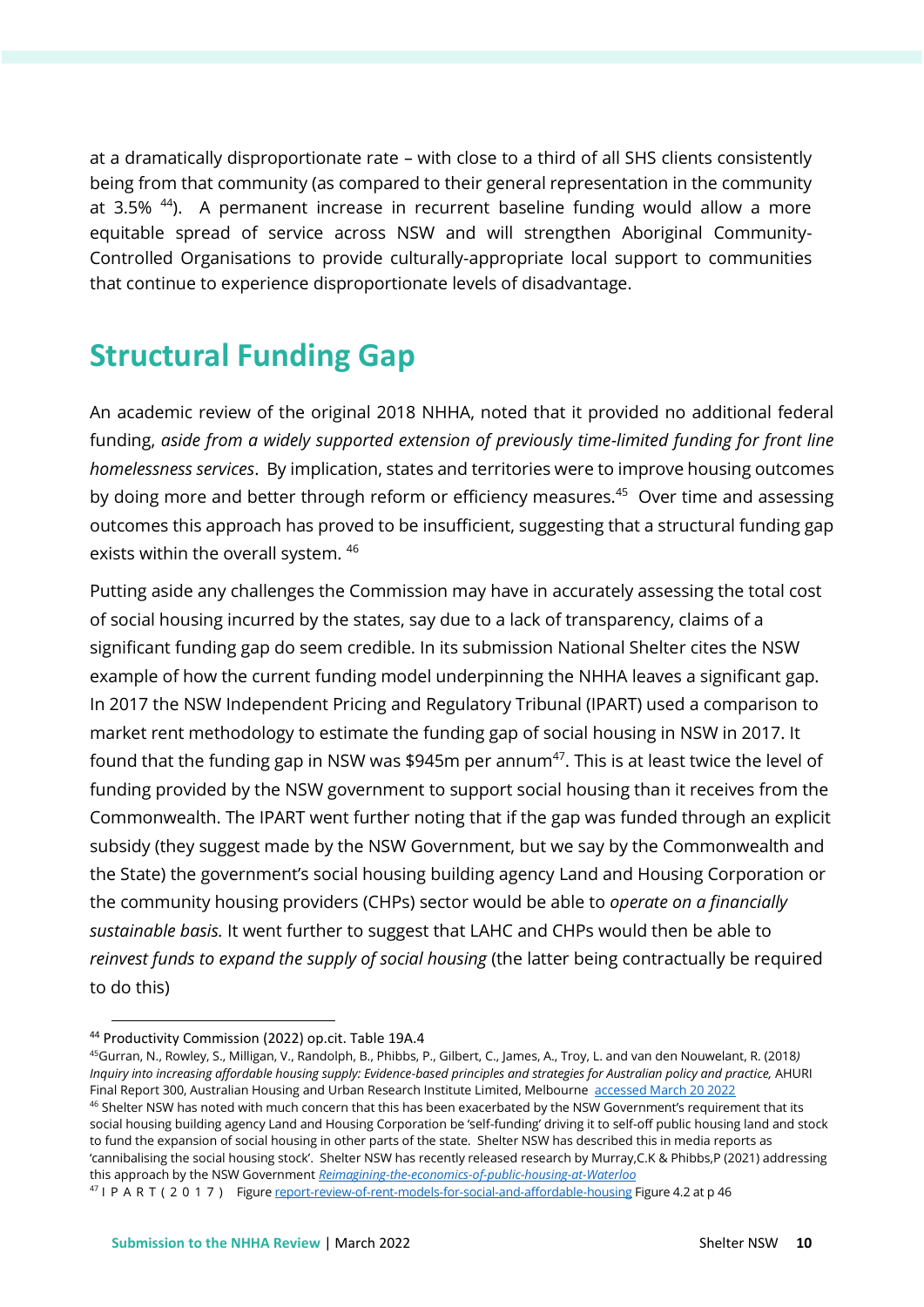According to the National Shelter submission, the Productivity Commission's own Report on Government Services (RoGS)<sup>48</sup> shows that all social housing recurrent costs were \$4.489b in 2021. The Commonwealth contribution to that was \$1.6b or approx. 35.7% demonstrating that states contribute 64.3% of current social housing and homelessness costs.

We endorse the assessment made by National Shelter that the Commonwealth contribution to the existing NHHA should be increased 2-3 times its current level to at least match state contributions if no other changes were to be made.

We also support its assessment that the current approach of calculating payments on a per capita basis has introduced perverse incentives for states like South Australia to sell large amounts of social housing stock. Consequently, as a means of counteracting these perverse outcomes, we endorse the recommendations that a growth fund be added to the agreement (equivalent to the current imbalance in Commonwealth contributions) and to also change the payment of the existing NHHA to a per dwelling payment.

# **A National Housing Strategy is required**

Lack of access to affordable housing, whether it be as renter or homeowner, risks entrenching disadvantage and generational inequity. The NSW Treasury's own assessment <sup>49</sup> of the relative differences in the wealth of households approaching retirement (aged 50-64) who do not own their own home as typically having just \$78,000 net household wealth provides a stark contrast to the estimated \$1.4 million for homeowners of the same age. Concerns about housing unaffordability contributing to generational inequality is a global concern, noted by the OECD in a 2021 paper<sup>50</sup>

The COVID pandemic has provided an important reminder about the criticality of well-built, accessible and affordable housing to the safety, mental and physical wellbeing of people. Coming out of the pandemic, rising housing costs are widely acknowledged as a key part of cost-of-living concerns; threatening to compromise the recovery especially for low-income people and especially in regional areas<sup>51</sup> Natural disasters that have 'bookended' the pandemic – fire and now devastating floods, have also revealed how exposed many communities are. As always, it is and will be lower-income people with the least purchasing power in the private housing market who are increasingly exposed in such disasters.

<sup>48</sup> Productivity Commission (202[1 https://www.pc.gov.au/research/ongoing/report-on-government-services/2022/housing](https://www.pc.gov.au/research/ongoing/report-on-government-services/2022/housing-and-homelessness/housing)[and-homelessness/housing](https://www.pc.gov.au/research/ongoing/report-on-government-services/2022/housing-and-homelessness/housing)

<sup>49</sup> [2021-22 NSW Intergenerational Report -](https://www.treasury.nsw.gov.au/sites/default/files/2021-06/2021-22%20NSW%20Intergenerational%20Report%20-%20Overview.pdf) Overview

<sup>50</sup> OECD (2021) *OECD Housing Policy Toolkit* pp 15, 2[4 accessed March 23, 2022](https://www.oecd.org/mcm/OECD%20Housing%20Policy%20Toolkit%20%E2%80%93%20Synthesis%20Report.pdf)

<sup>51</sup> Davidson, P., (2022) *A tale of two pandemics: COVID, inequality and poverty in 2020 and 2021* ACOSS/UNSW Sydney Poverty and Inequality Partnership, Build Back Fairer Series, Report No. 3, Sydney [Build-back-fairer-report accessed March 22, 2022](https://povertyandinequality.acoss.org.au/wp-content/uploads/2022/03/Build-back-fairer-report-3_FINAL.pdf)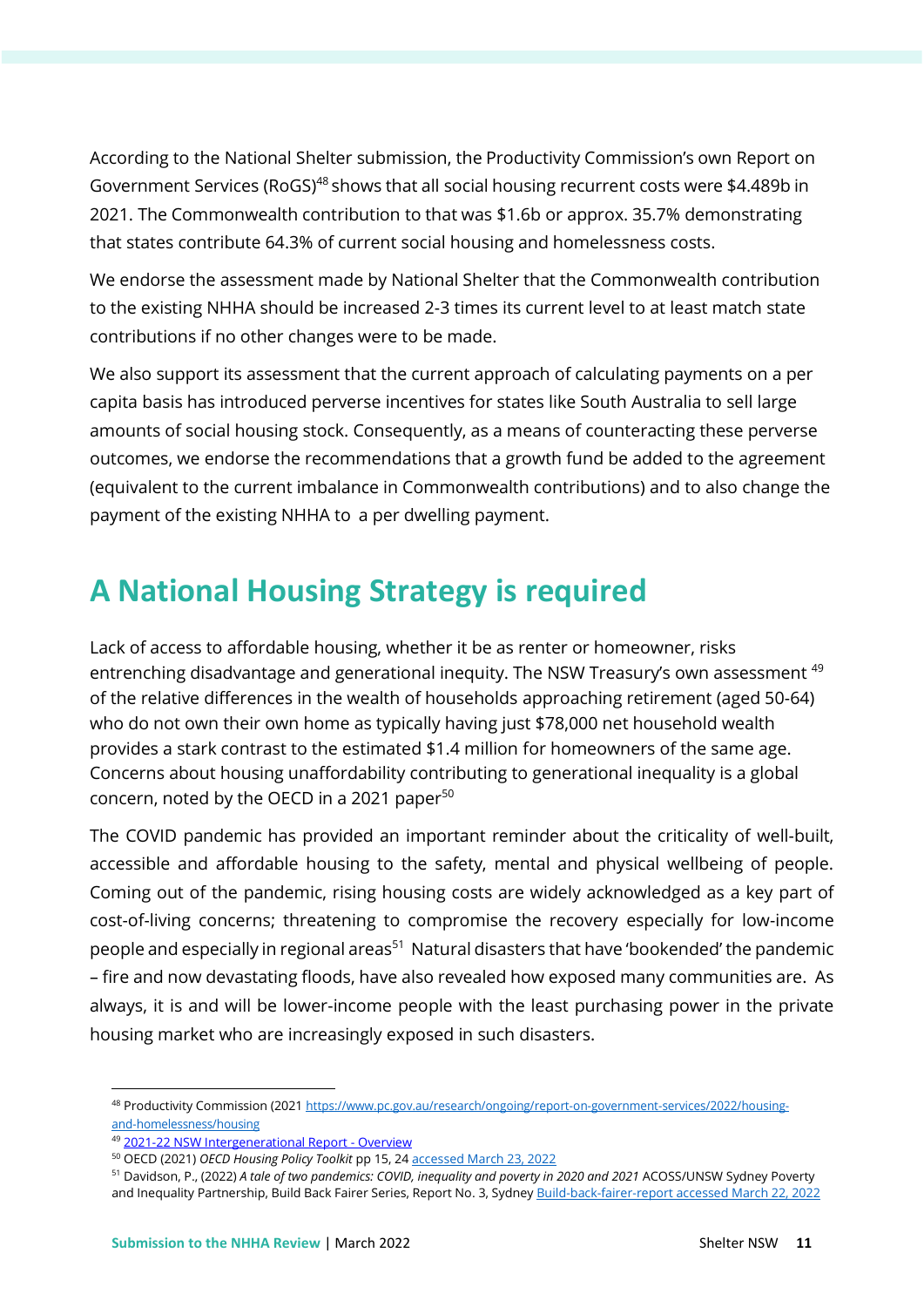While there has been some general coalescing about 'the problem' of housing unaffordability (both in the short term and longer term for the current younger generation), a casual observer might conclude that there are as many ideas about how to 'fix' it as there are media reports about it (or more cynically, state and federal parliamentary inquiries earnestly investigating it).

Absent from the challenge has been a Commonwealth strategy, commensurate with the scale and threat of the problem of the housing crisis. The absence of a strategy means that the necessary trade-offs, synergies and likely consequences (intended or not) are not thoughtfully considered, consciously decided or planned for. As the OECD notes, having a comprehensive strategy in place allows these necessary though often difficult policy decisions (and associated funding choices) to occur. 52

Gurran et al <sup>53</sup> note *that a national strategic framework must integrate the different subsidies, policy levers and programs which exist across states and territories, to ensure they support outcomes across the continuum of housing needs and deliver long-term growth of affordable housing supply.*  While such a strategy would necessarily need to represent both an aligned Commonwealth and States approach, its development would have to be led by Commonwealth agencies, and be powered by Federal political leadership.

The current NHHA fails to acknowledge the extent to which current Commonwealth policies directly impact the housing system. These range from Capital Gains Tax, negative gearing, the non-taxation of imputed rent, the establishment of the National Housing Finance and Investment Corporation (NHFIC), the First Home Deposit and Savers Schemes, the Home Equity Access Scheme, Commonwealth Rent Assistance, and more recently the Homebuilder program. Each of these programs attracts explicit funding or provides subsidies. A comprehensive housing strategy would examine these programs and approaches, and assess the outcomes (intended or otherwise) for various parts of the housing system. Funding for the NHHA should be increased, taking account of the relative public investments and returns for these other approaches. Shelter NSW has often noted that in the absence of any genuine reform of the broader taxation system (with its negative consequences for lower-income people) funding for the NHHA should be increased - to build more social housing and to appropriately fund homelessness services.

A national strategy is also required to respond to climate related disasters, such as bushfires and flooding. Such a strategy should consider how it will trigger housing responses as and when required to meet the housing needs of displaced households. The NHHA should, in its next iteration., formally incorporate a Commonwealth-State agreement about the principles

<sup>52</sup> OECD op. cit at p43

<sup>53</sup> Gurran et al (2018) Op. cit. at p 35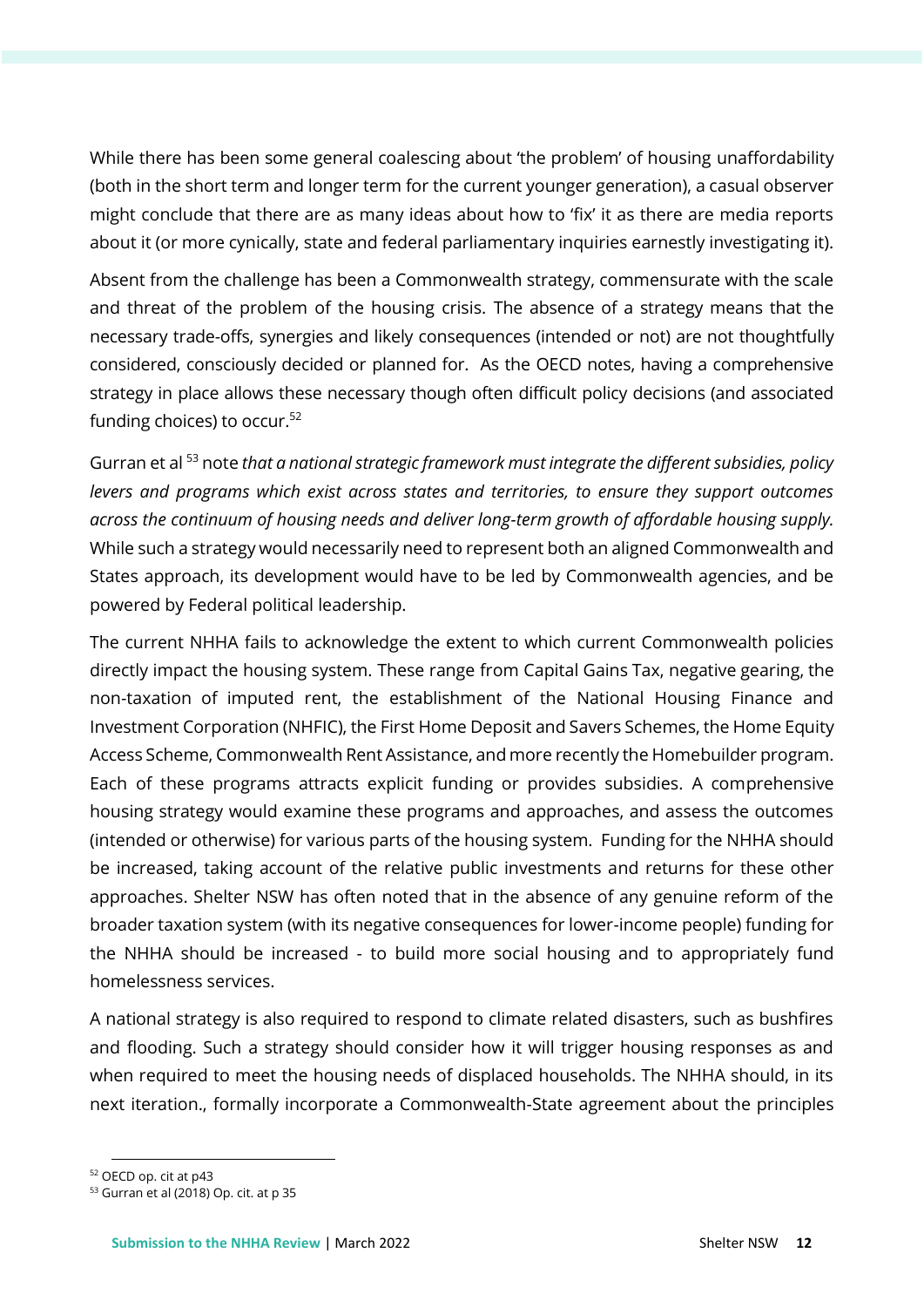for a fast and comprehensive response and the funding to support, in the likelihood of more frequent and damaging disasters.

The next section will consider the need for clear and compelling targets, accessible and transparent data. These mechanics are the important support behind a national housing strategy – a strategy that needs to be able survive a change of government and have a momentum that comes with the *continual reinforcement of key messages and regular communication of achievements<sup>54</sup>*

Shelter NSW notes the Canadian National Housing Strategy (on the following page) as noted and described by Gurran et al<sup>55</sup> as an illustration of a whole-of-government approach and one which communicates the strategic choices and 'big bets' that the Canadian a government has taken.

<sup>54</sup> Gurran et al (2018) op. cit. at p18

<sup>55</sup> ibid Box 1 at p 47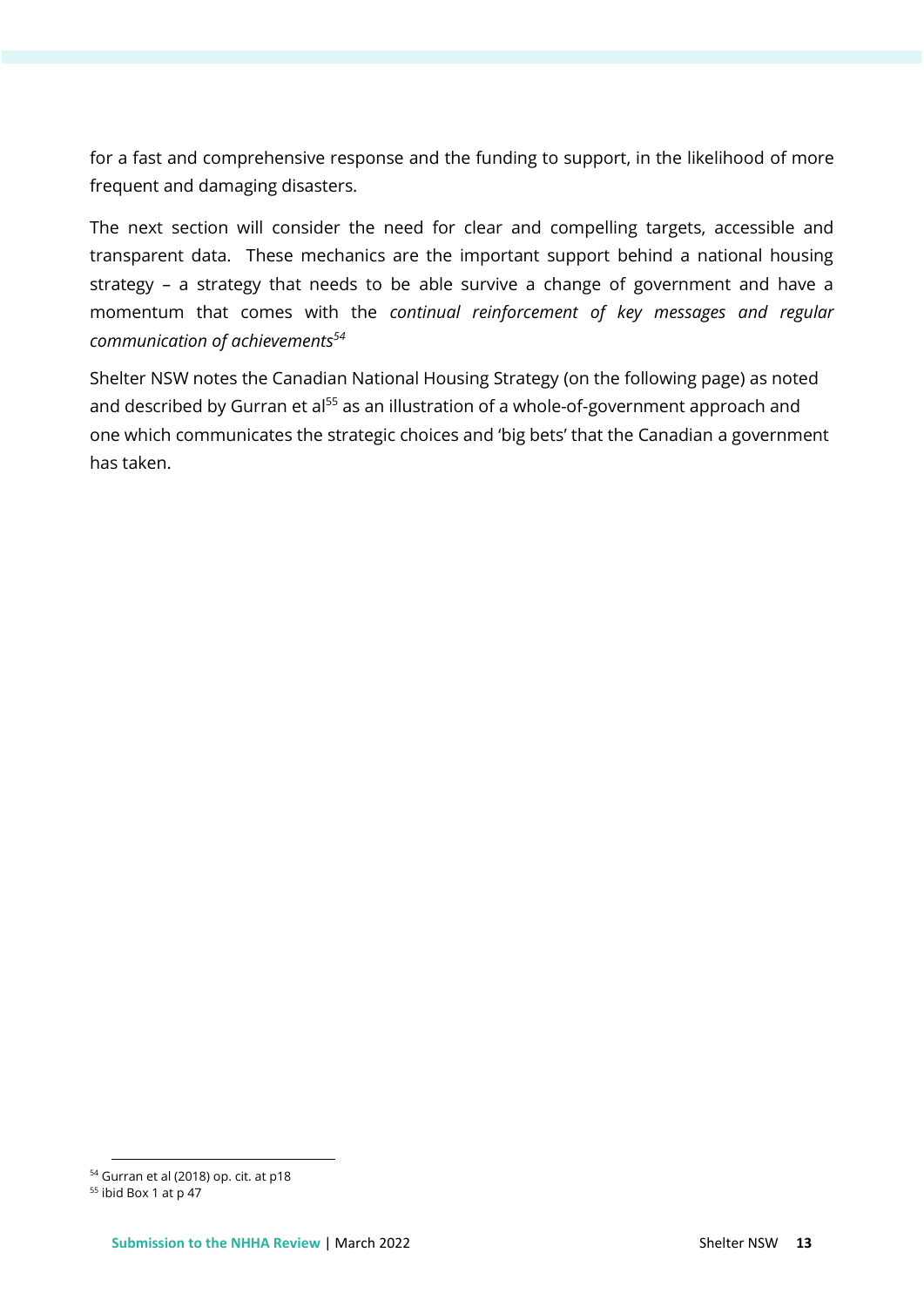# **Example: Canada's National Housing Strategy**

In early 2018 the Canadian Federal Government launched Canada's first national housing strategy: A Place to Call Home. The strategy initiates Federal Government reengagement in housing, and is the most ambitious federal housing program in Canadian history.

The strategy, which has a 10-year timeframe, aims to bring together public, private and not-forprofit sectors and to foster bilateral government cooperation to address the country's housing needs. While the strategy recognises and addresses housing needs ranging from shelter needs for the homeless to owner occupation, funded initiatives under the strategy are primarily targeted at meeting the housing needs of the most vulnerable.

The strategy adopts a 'whole-of-government' approach, aligning investment in affordable housing with other government goals around job creation, access to education and healthcare, and prevention of violence against women. The strategy has six nation-wide targets, which include:

- removing 530,000 households from housing need
- investing in the construction of up to 100,000 new affordable homes
- repairing and renewing 300,000 existing units
- protecting 385,000 households from losing an affordable home
- supporting 300,000 households through the Canada Housing Benefit
- cutting chronic homelessness by 50 per cent.

\$40 billion in Federal funds is committed to implement the strategy.

To ensure the continuation of the strategy across political cycles, new legislation is being put in place that will require successive governments to maintain the strategy; to prioritise the housing needs of the country's most vulnerable; and to report to Parliament on outcomes and progress towards meeting the strategy's targets. A new Federal Housing Advocate and a National Housing Council with diverse representation will advise the responsible Minister and the Canada Housing and Mortgage Corporation in relation to the strategy. The strategy is being accompanied by a campaign to reduce discrimination and stigmatisation of low-income households and to highlight the benefits of affordable housing initiatives and inclusive communities.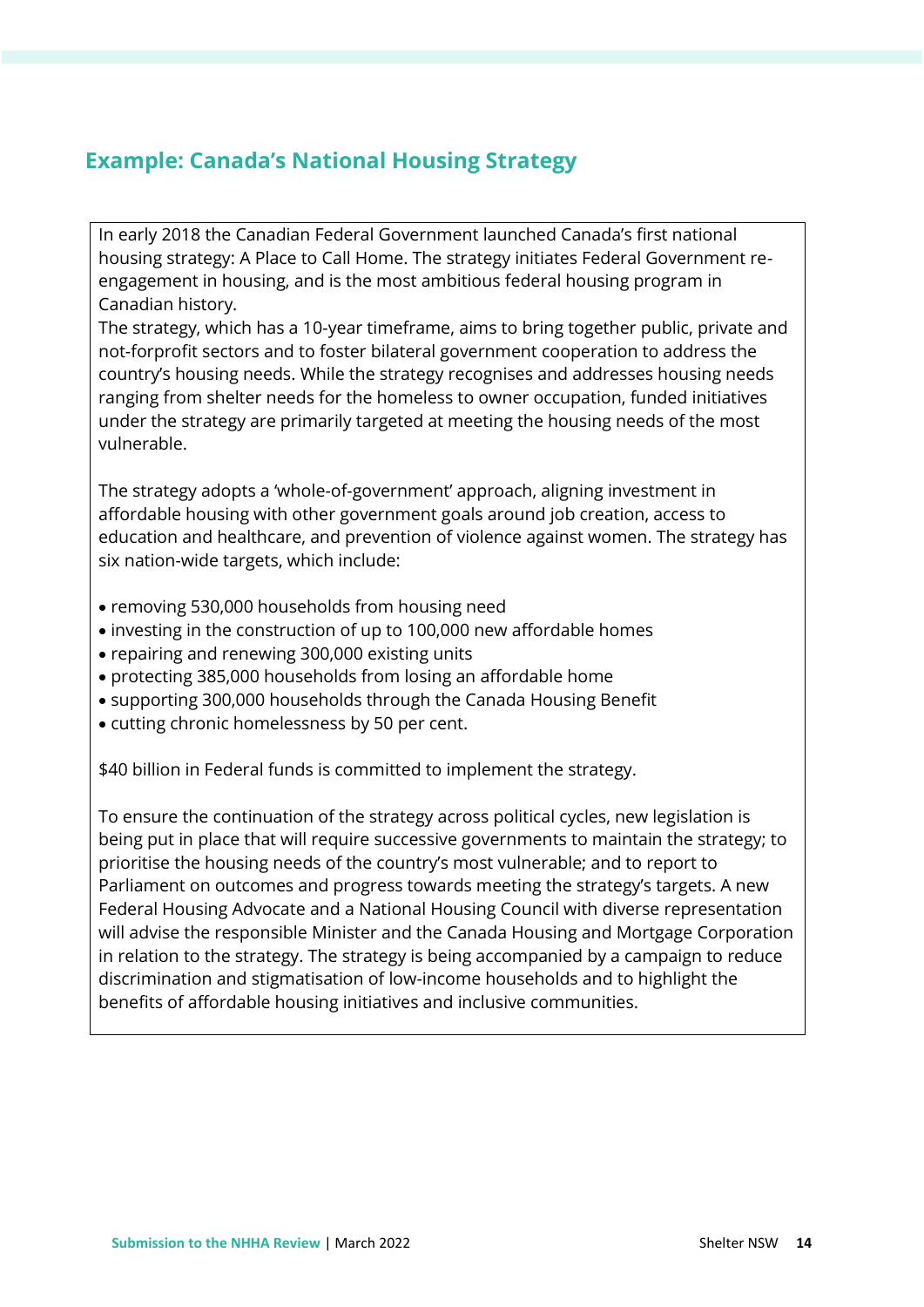# **Data, Accountability and Transparency**

National Shelter has made the assessment that *most of the current performance indicators for the NHAA cannot be achieved within the parameters of the existing agreement structure or level of financial support. Many of the indicators do not apply methods to measure them, are outside the parameters of the current agreement, or are meaningless.* 

A Performance Indicator like *'an increase in the proportion of social housing occupants that are housed in homes that match their needs'* provides no quantitative referencing to the current situation or the quantum of improvement required and by when.

The following performance indicators, while potentially relevant to a broader appropriately funded housing strategy (as discussed) are not connected to the terms and operation of the current NHHA (or linked to the funding that flows from it).

- *an increase in the number of dwellings that are permitted by zoning in cities or urban areas*
- *a reduction in the average time taken to decide the outcomes of a development application or residential building permit in cities or urban areas*
- *a decrease in the proportion of rental households with household income in the bottom two quintiles that spend more than 30 per cent of their income on rent*
- *an increase in the proportion of Indigenous Australians purchasing or owning their own home.*

In terms of accountability and transparency, a new agreement should include clear targets and clear proportions of funding and assigned responsibility for dwellings, programs and outcomes. A new agreement should include an ability to track net dwelling additions or losses in each jurisdiction, based on a national audit or process to identify and track all social and affordable housing dwellings nationally and in each state. (At the very least this would relieve researchers such as those quoted in this submission and Shelter NSW itself from having to manually track this type of data – from government announcements or in the case of data noted in Table 5 of this submission – from Questions on Notice put to various NSW Ministers for Housing).

A new agreement should also reduce policy and data collection complexity by providing agreed operational definitions and working assumptions. Shelter NSW is aware for example, of research that is soon to be released that compares and contrasts how social housing waiting lists are managed from state to state and territory. Our early view of that research is that there is a surprising and concerning level of difference – so much so that we wonder how state waiting lists and efforts to reduce them might currently even be compared.

Shelter NSW supports the requirement within the current NHHA that states prepare 'credible' housing strategies but recommends that any comments we have about the need for more accurate targeting and reporting of program outcomes at the national level should also occur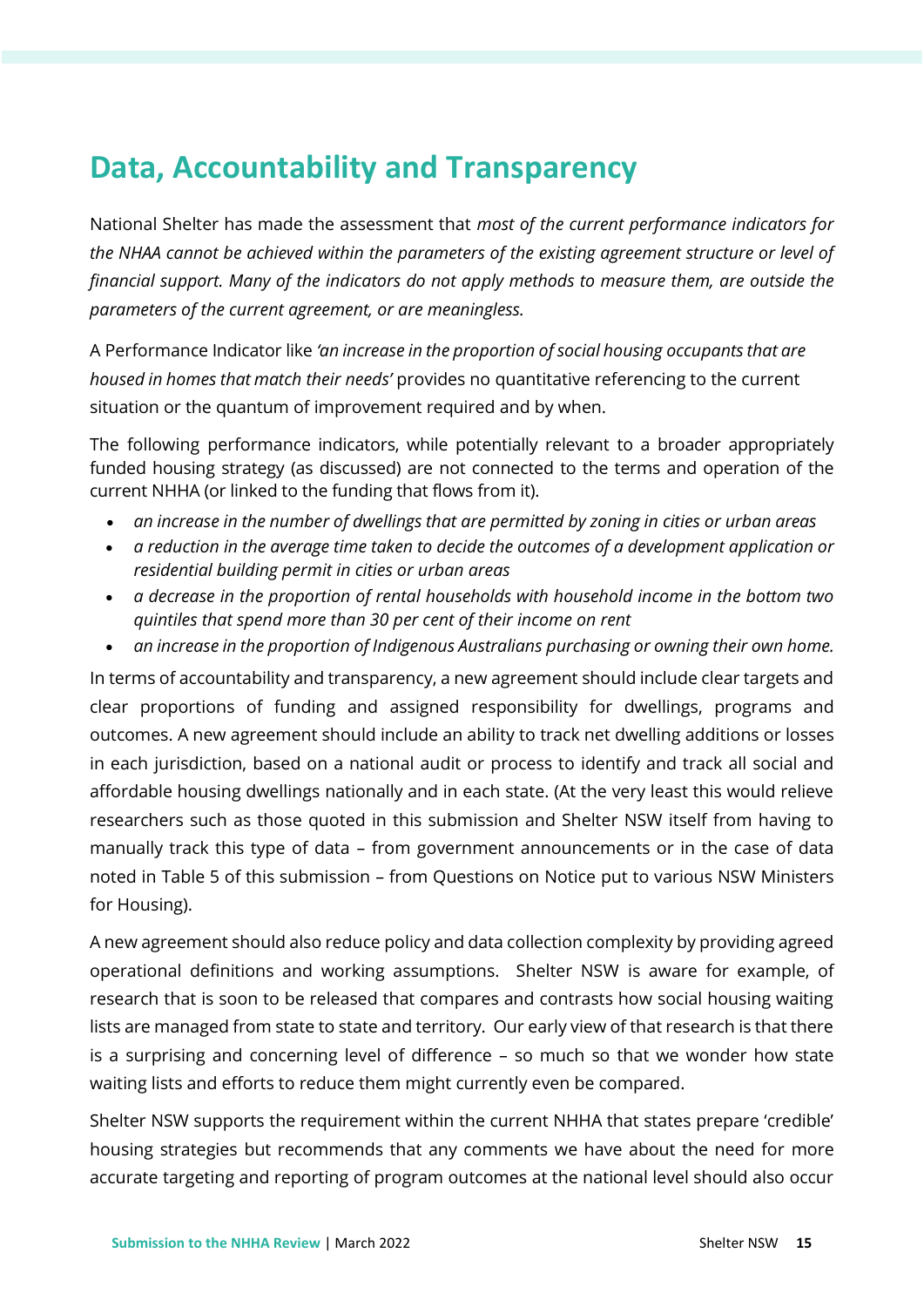at the state level.

In July 2020 Shelter NSW made a submission to the NSW Government on its proposed Housing Strategy<sup>56</sup>. Our general commentary<sup>57</sup> (noted here for reference) was that we considered that it was a good start towards an integrated, long-term plan to solve the state's most demanding housing problems. A strategy was better than no strategy. And while we appreciated that it did codify some very sound projects and programs – it unfortunately, stopped short of setting out the key targets and game-changing actions and funding that would drive significant change. Since that time, we have not yet seen any further documents that have supplied this kind of information.

With the benefit of a national view, National Shelter assesses that the current NHHA has *no incentive for States to provide accurate information on their dwelling numbers, condition, maintenance requirements, energy performance, or long-term asset management.* We support the position that *this should be a requirement of a national regulatory system applied to all forms of subsidised housing, including state owned and managed social housing, community housing, Indigenous community housing, and any private housing receiving forms of subsidy (such as capital gains discounts, negative gearing, or covered by other tax concessional arrangements).*

# **Conclusion**

Shelter NSW finds that the current National Housing and Homelessness Agreement (NHHA) is inadequate and not fit for purpose. This submission argues for a new agreement to be created under the umbrella of a new National Housing Strategy, accompanied by a substantially larger amount of Commonwealth funding required to enable a scaled social housing building program and allow current substantial unmet need for homelessness services to be met. A future agreement, while committing to joint outcomes should specifically assign responsibilities so as to avoid confusion, delay or abrogation of responsibility by any party.

Even without progress being made on a national strategy we have recommended (aligned with National Shelter) that any funding tied to the agreement be commensurate with the joint programs required for a new formula for distributing NHAA payments i.e split into an operational payment per dwelling and a capital or growth component per capita.

Given the already significant role of the community housing sector and its demonstrated and

<sup>56</sup> Shelter NSW (2020) [Housing-Strategy-Discussion-Paper-Shelter-NSW-Submission-Final-July-31-2020](https://shelternsw.org.au/wp-content/uploads/2020/11/Housing-Strategy-Discussion-Paper-Shelter-NSW-Submission-Final-July-31-2020-1-003.pdf) accessed 23 March, 2022

<sup>57</sup> Shelter NSW website (2020) [nsw-housing-strategy-more-homework-needed-to-fix-our-broken-housing](https://shelternsw.org.au/news_items/nsw-housing-strategy-more-homework-needed-to-fix-our-broken-housing-market/)[market/](https://shelternsw.org.au/news_items/nsw-housing-strategy-more-homework-needed-to-fix-our-broken-housing-market/) accessed March 23, 2022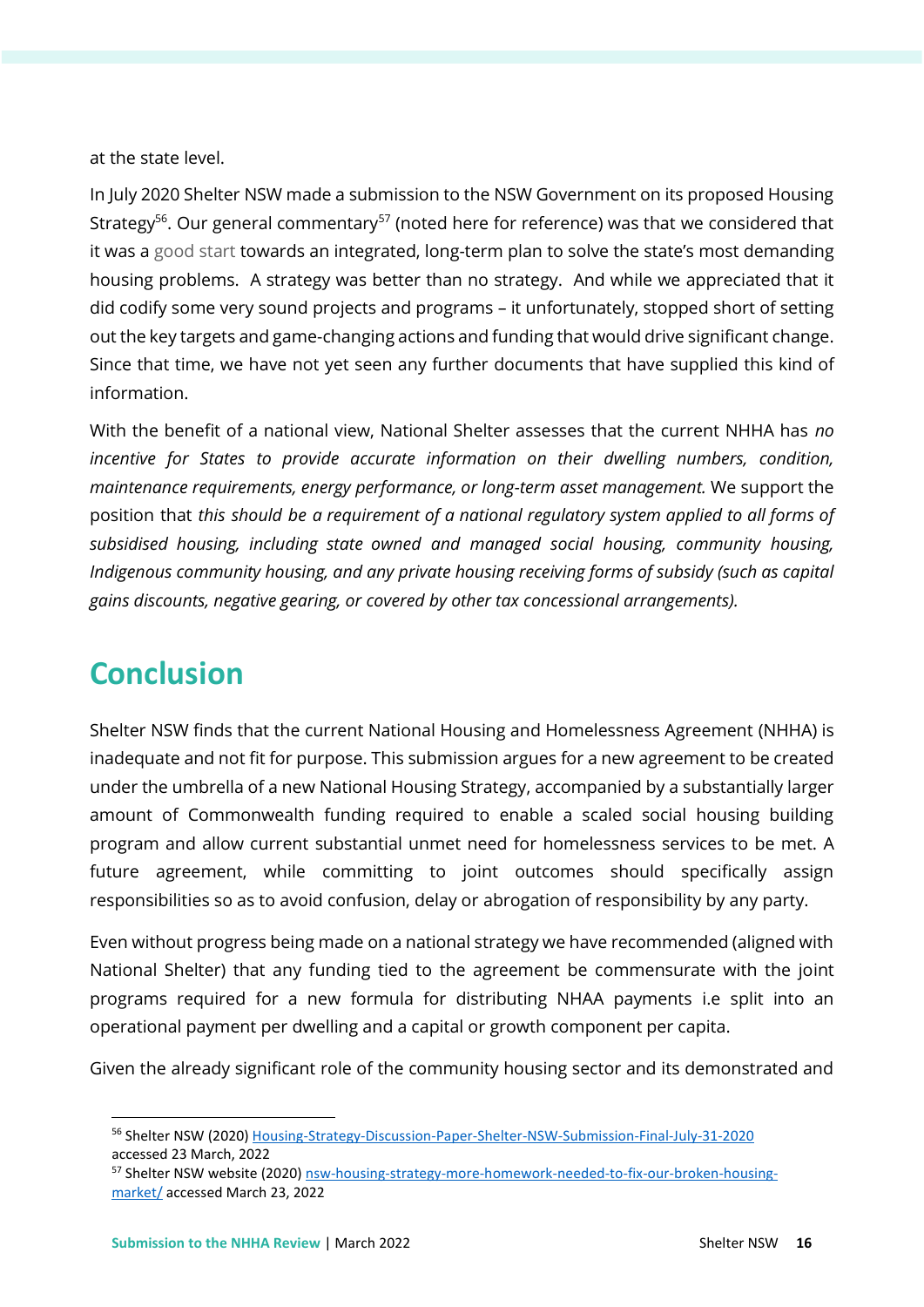growing capacity we further endorse National Shelter's recommendation that the sector move towards owning and managing 50% of all social and affordable housing by 2036. A reformed NHHA should deliberately involve this broad community housing sector and relevant peaks in the development of future national agreements, including dedicated resources to First Nation's people organisations.

Shelter NSW thanks the Commission for the opportunity to comment on the NHHA and looks forward to participating in any future review.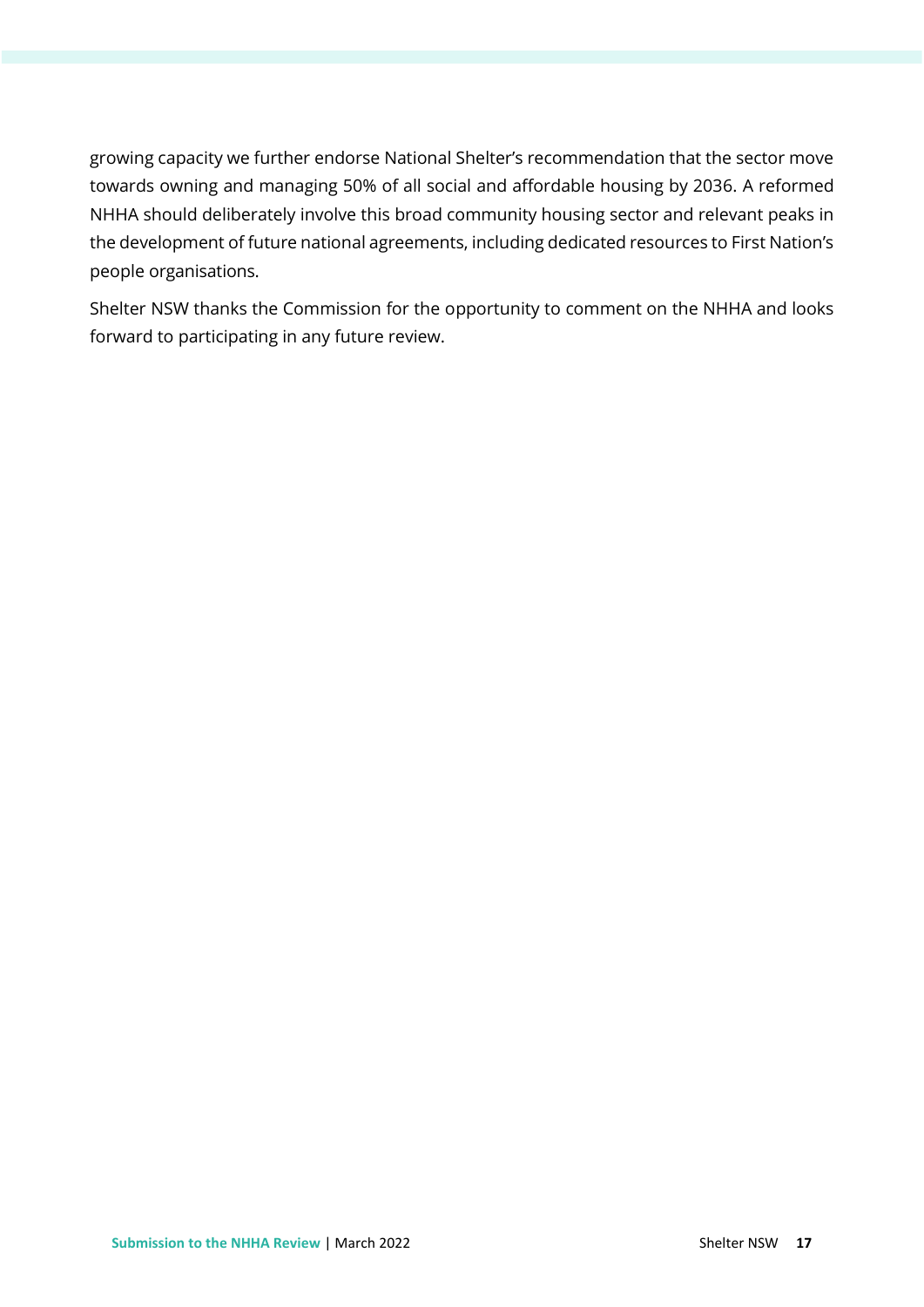## **Appendix A – demand for social housing and Specialist Homelessness Services**

| <b>Financial</b><br>Year (as<br>at June<br>30) | <b>NSW Housing</b><br>register -<br>applicants | <b>Priority</b> | <b>Median</b><br>wait time<br>for<br>priority<br>(Note 1) | <b>Newly</b><br>housed<br>applicants<br>(Note 2) | <b>Total Social</b><br><b>Housing</b><br>dwellings<br>(Note 3) |
|------------------------------------------------|------------------------------------------------|-----------------|-----------------------------------------------------------|--------------------------------------------------|----------------------------------------------------------------|
| 2020-2021                                      | 44,127                                         | 5,801           | (Note 5)                                                  |                                                  | 153,515                                                        |
| 2019 - 2020                                    | 51,395                                         | 5,308           | 2.5 months                                                | 4,600                                            | 152,064                                                        |
| 2018 - 2019                                    | 51,014                                         | 4,484           | 3.2 months                                                | 4,118                                            | 151,828                                                        |
| 2017 - 2018                                    | 52,932                                         | 4,595           | 3.4 months                                                | 4,244                                            | 151,672                                                        |
| 2016 - 2017                                    | 55,949                                         | 4,496           | 3.2 months                                                | 4,291                                            | 151,630                                                        |
| 2015-2016                                      | 59,907                                         |                 |                                                           |                                                  |                                                                |
| 2014-2015                                      | 59,035                                         |                 |                                                           |                                                  |                                                                |
| 2013-2014                                      | 59,534                                         |                 |                                                           |                                                  |                                                                |

**Table 2. NSW Social Housing register - information**

*Source: Prepared by Shelter NSW – sourced from various FACs/DCJ Annual Statistical reports & direct advice*

## **Table 2 Notes**

Note 1: median wait time for priority approved applicants housed in public housing and Aboriginal Housing Offices properties

Note 2: Applicants who were homeless or at risk of homelessness

Note 3: includes public housing, community housing, Aboriginal housing & Aboriginal Community Housing. Source *FACS Annual Statistical report 2017-18 Objective 4: Breaking disadvantage with social housing assistance as well as dashboards such a[s Social Housing Residential Dwelling Dashboard](https://public.tableau.com/profile/facs.statistics#!/vizhome/Social_Housing_Residential_Dwellings/Dashboard)*

Note 4: Shelter NSW has limited access to data for the period 2013-2015 but has included the general housing register data for that period for illustrative purposes.

Note 5: 2020-21 data unavailable

The NSW Government has in recent years, made considerable investments in SHS, other homelessness programs and referral services like Link2Home. However, the *Commonwealth Productivity Commission Annual Report on Housing and Homelessness <sup>58</sup>*, highlights the degree to which a large proportion, almost 50% of people in need of SHS in NSW, do not receive the accommodation required.

In 2019-20 the *proportion of people with an unmet need for housing services* was highest in NSW (46.9%,) followed by Victoria 35.5%, the ACT (35.6%) and Queensland (32%).

Over time we can see a growing number of people seeking accommodation services and, concerningly, a growing proportion of those who needs are not met. In NSW this translates to 22,709 people in 2020-2021, who did not have their needs for accommodation met.

Absolute numbers of clients in NSW consistently exceed 45,000 since 2015 are of great concern.

<sup>58</sup> Australian Government, Commonwealth Productivity Commission (2020) *Annual Report on Housing and Homelessness - [Report](https://www.pc.gov.au/research/ongoing/report-on-government-services/2022/housing-and-homelessness)  on Government Services - [Housing & Homelessness Services \(2021\)](https://www.pc.gov.au/research/ongoing/report-on-government-services/2022/housing-and-homelessness) - Tables 19A.7 and 19A.16 Homelessness Services*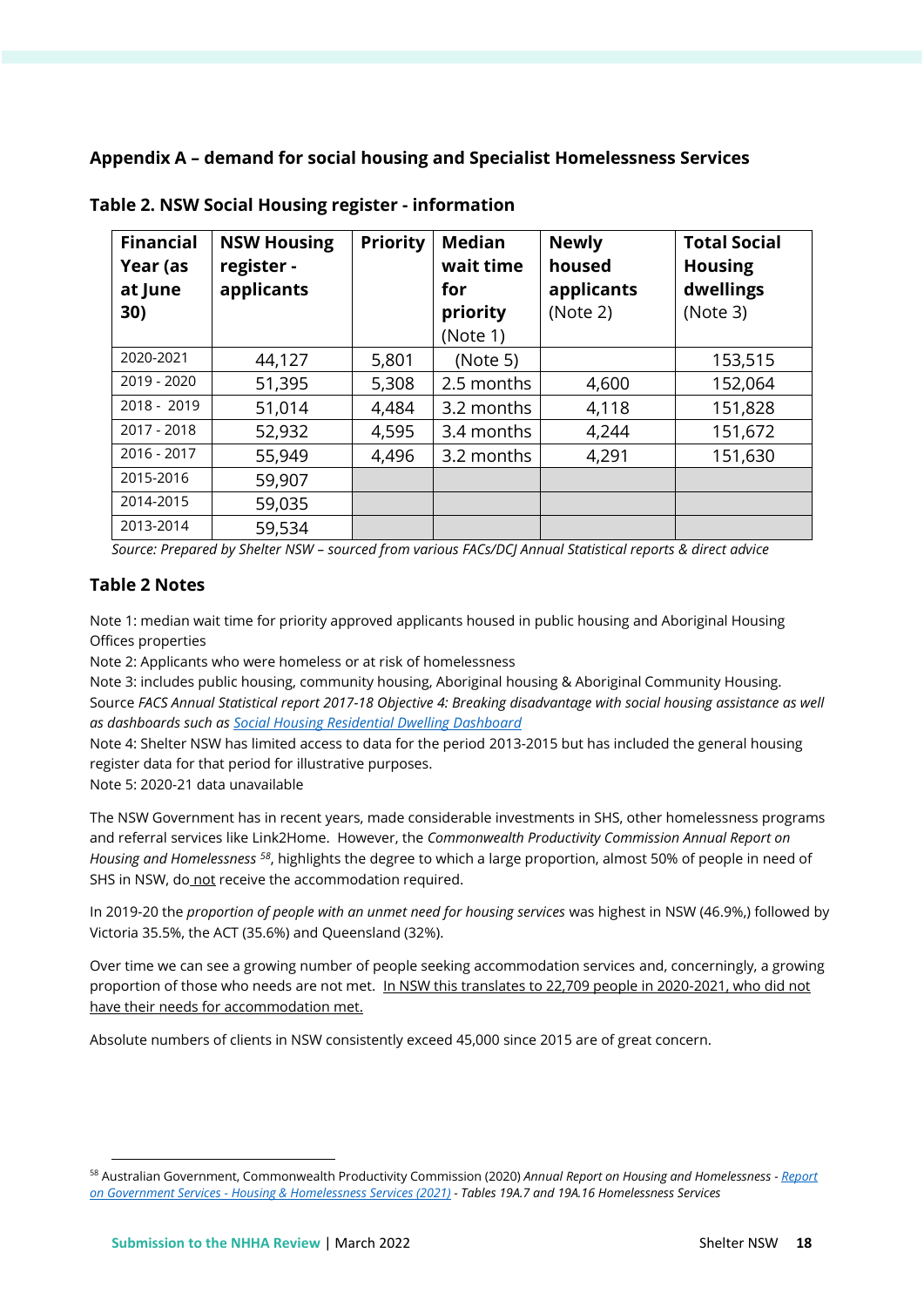| Accommodation Services in NSW (notes a, b and c) |                                              |                   |              |             |  |  |  |
|--------------------------------------------------|----------------------------------------------|-------------------|--------------|-------------|--|--|--|
| Financial                                        | Clients with identified need                 | Total             | % of total   | Total       |  |  |  |
| Year                                             | for accommodation who                        | Clients           | clients      | Support     |  |  |  |
|                                                  | were not provided with<br>that service (No.) | (N <sub>O</sub> ) | need not met | days ('000) |  |  |  |
| 2020-2021                                        | 22709                                        | 47 121            | 48.2         | 7454        |  |  |  |
| 2019-2020                                        | 21 790                                       | 46 437            | 46.9         | 7122        |  |  |  |
| 2018-2019                                        | 21 552                                       | 47 652            | 45.2         | 7163        |  |  |  |
| 2017-2018                                        | 19 306                                       | 46 072            | 41.9         | 6806        |  |  |  |
| 2016-2017                                        | 17 354                                       | 46 643            | 37.2         | 6571        |  |  |  |
| 2015-2016                                        | 15 471                                       | 45 240            | 34.2         |             |  |  |  |

### **Table 3 - Specialist Homelessness Services (SHS) – accommodation needs met in NSW**

**Table 3 Notes** *(extract from Table 19A.7 and 19A.16 Productivity Commission 2021/22 Homelessness Services):* 

- *a. Need for accommodation includes need for 'Short-term or emergency accommodation', 'Medium-term / transitional housing' or 'Long-term housing'.*
- *b. Unmet need for accommodation and services other than accommodation is dealt with differently by different jurisdictions and data may not be comparable.*
- *c. For some central intake models, the role of intake agencies is to identify and link clients to an agency well suited to the individual client's needs, rather than to provide clients with particular services. This may have an inflationary effect on the proportion of clients with unmet need for services for jurisdictions which operate such central intake models.*
- *d. Recurrent cost to Government per day of support for clients, 2019-20 dollars (accommodation & other services)*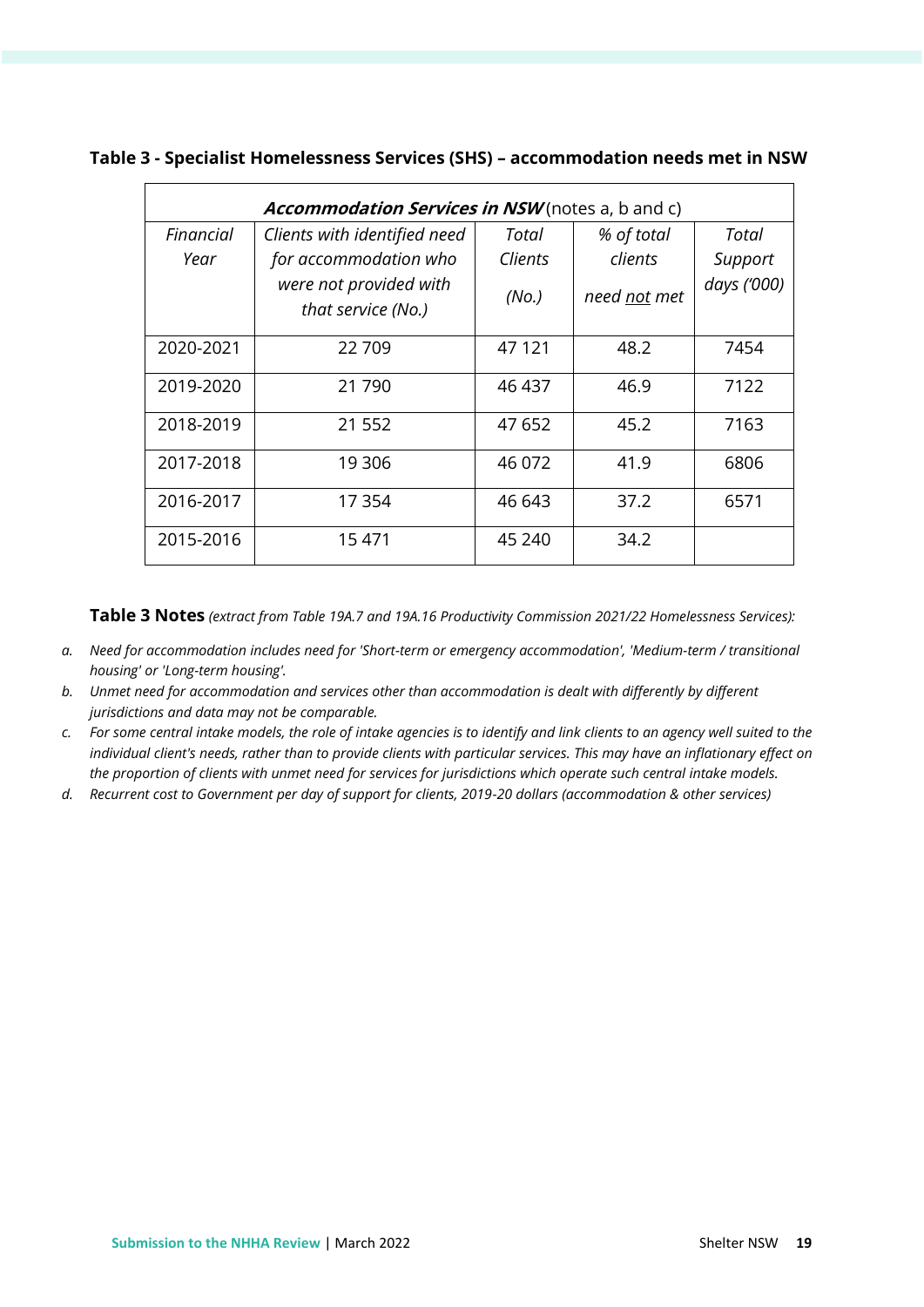## **Appendix B - NSW Government track record on the delivery of social and affordable housing in response to population growth and demand**

According to Professor Hal Pawson in a very recent **UNSW City Futures Blog <sup>59</sup>, the** overall stock of social housing (as compared to total housing stock) in Australia and NSW has failed to keep pace with population growth even if demand was deemed to be static on a per capita basis.

Figures 1 and 2 on the following page illustrate both of these points (noting that Figure 1 highlights the actual decline of the social housing stock in 2019-20).

Further detail about the specifics of the NSW Social Housing dwelling portfolio is provided in Table 4. This table shows a very modest increases in NSW in the total number of social housing dwellings and households accommodated between 2011 to 2020.

Tables 5 provides further insight into the specifics of the NSW Government program of social (and public housing) building/acquisition as well as its divestment program (noting that this data is not easily accessible).

<sup>59</sup> Pawson, H (2021*), Social Housing production continues to languish, while demand has soared[, UNSW City Futures blog](https://blogs.unsw.edu.au/cityfutures/)*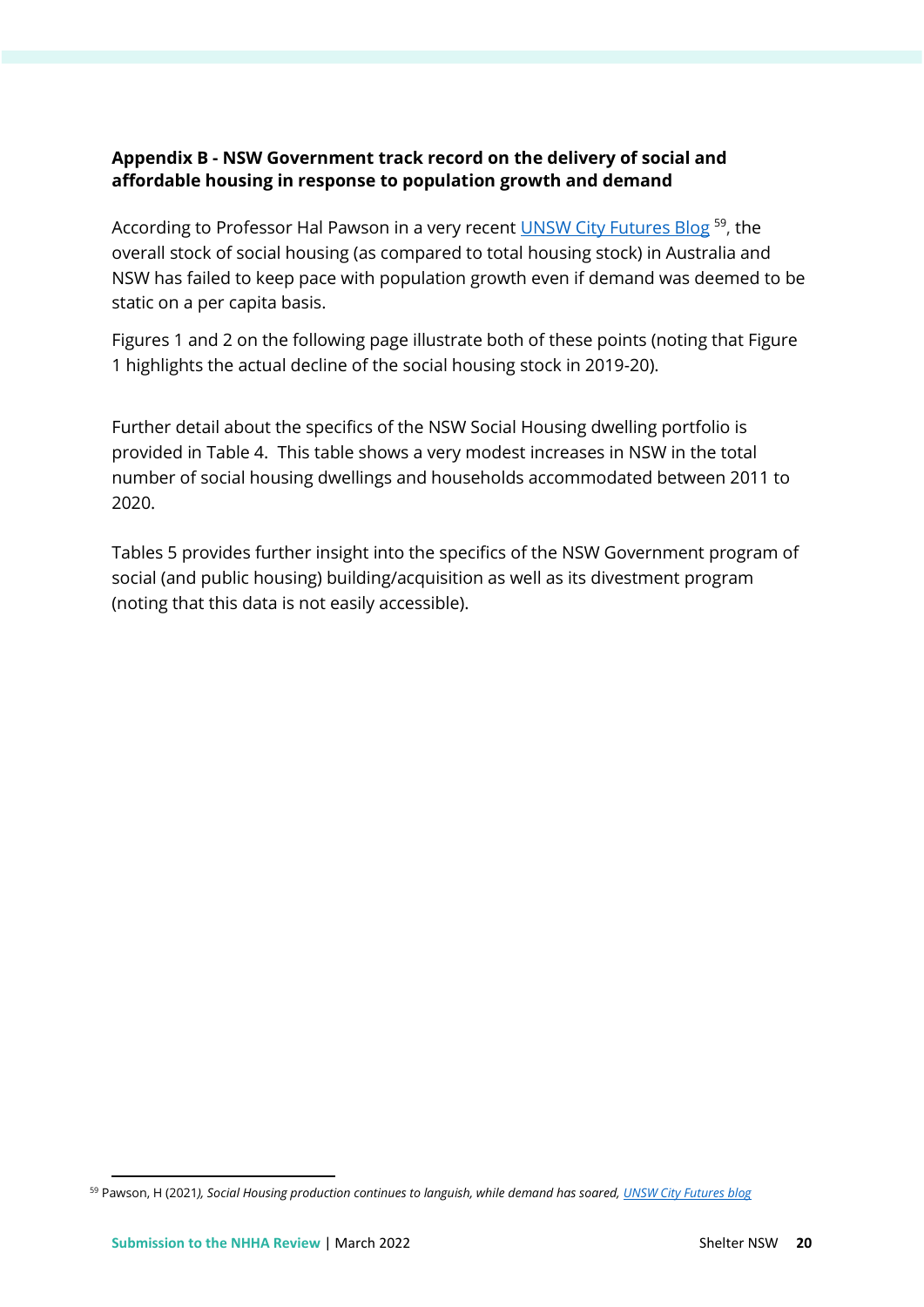



## **Figure 2** sourced from Pawson, H (2021) UNSW City Futures

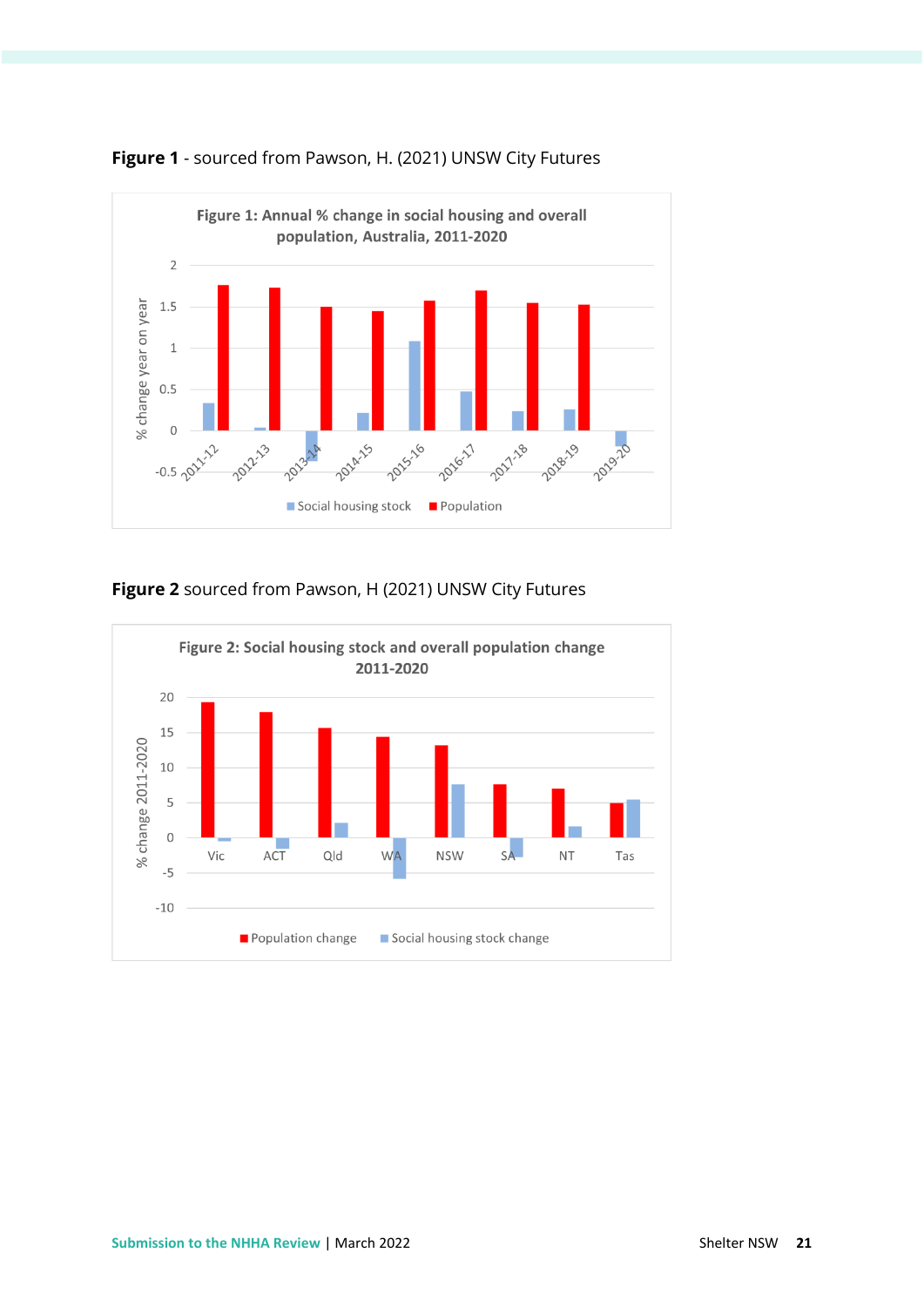|      | <b>Public</b><br>housing<br>(No) | <b>Number</b><br>of<br>househo<br>lds | <b>State</b><br>owne<br>$d\mathcal{L}$<br>mana<br>ged<br>Indig<br>enous<br>housi<br>ng<br>(No.) | Numb<br>er of<br>house<br>holds | Commu<br>nity<br>housing<br>(No.) | <b>Number</b><br>of<br>househo<br>lds | <b>Indig</b><br>enous<br>com<br>munit<br>у<br>housi<br>ng<br>(No.)<br><b>Notes</b><br>(a)(b) | <b>Total</b><br><b>Social</b><br><b>Housing</b><br><b>Dwellings</b> | <b>Total</b><br>Househ<br>olds in<br><b>Social</b><br>Housin<br>g |
|------|----------------------------------|---------------------------------------|-------------------------------------------------------------------------------------------------|---------------------------------|-----------------------------------|---------------------------------------|----------------------------------------------------------------------------------------------|---------------------------------------------------------------------|-------------------------------------------------------------------|
| 2021 | 96 728                           | 93 131                                | 4531                                                                                            | 4 3 7 2                         | 52 963                            | 47 536                                | $\blacksquare$                                                                               | 157,941                                                             |                                                                   |
| 2020 | 96 939                           | 93 107                                | 4560                                                                                            | 4 3 6 1                         | 49 312                            | 45 477                                | 3719                                                                                         | 154 530                                                             | 142 945                                                           |
| 2019 | 100 623                          | 96 695                                | 4591                                                                                            | 4413                            | 46 250                            | 39 621                                | 3719                                                                                         | 155 183                                                             | 140729                                                            |
| 2018 | 111 341                          | 106 895                               | 4 6 0 3                                                                                         | 4414                            | 34743                             | 31 404                                | 3461                                                                                         | 154 148                                                             | 142713                                                            |
| 2017 | 110 221                          | 108 125                               | 4608                                                                                            | 4 4 7 2                         | 33837                             | 29788                                 | 3370                                                                                         | 152 036                                                             | 142 385                                                           |
| 2016 | 110 174                          | 108 637                               | 4613                                                                                            | 4506                            | 32 647                            | 26 897                                | 3 0 0 4                                                                                      | 150 438                                                             | 140 040                                                           |
| 2015 | 110 214                          | 108 732                               | 4641                                                                                            | 4530                            | 27858                             | 26 220                                | 3055                                                                                         | 145 768                                                             | 139 482                                                           |
| 2014 | 110 805                          | 109 370                               | 4632                                                                                            | 4 5 0 4                         | 26 254                            | 24 805                                | 2746                                                                                         | 144 437                                                             | 138 679                                                           |
| 2013 | 111 216                          | 110 074                               | 4540                                                                                            | 4452                            | 26 0 26                           | 25 973                                | 2991                                                                                         | 144 773                                                             | 140 499                                                           |
| 2012 | 112 310                          | 111 087                               | 4478                                                                                            | 4372                            | 25 311                            | 25 844                                | 3055                                                                                         | 145 154                                                             | 141 303                                                           |
| 2011 | 111 547                          | 111 448                               | 4 2 3 8                                                                                         | 4 2 3 3                         | 24 090                            | 24 298                                | 2445                                                                                         | 142 320                                                             | 139 979                                                           |

### **Table 4 Number of social housing dwellings & households in NSW, at 30 June, 2011- 2021**

**Table Source:** adapted by Shelter NSW from Productivity Commission 2021 Housing Services - Tables 18A.3 and 18A.4 which cites the original data source as: *Australian Institute of Health and Welfare* (AIHW) (unpublished) National Housing Assistance Data Repository. Notes: (a) Indigenous CHP numbers of dwelling data for 2020 unavailable - will assume 2019 figure for comparison purposes (b) - data for households in indigenous community housing unavailable